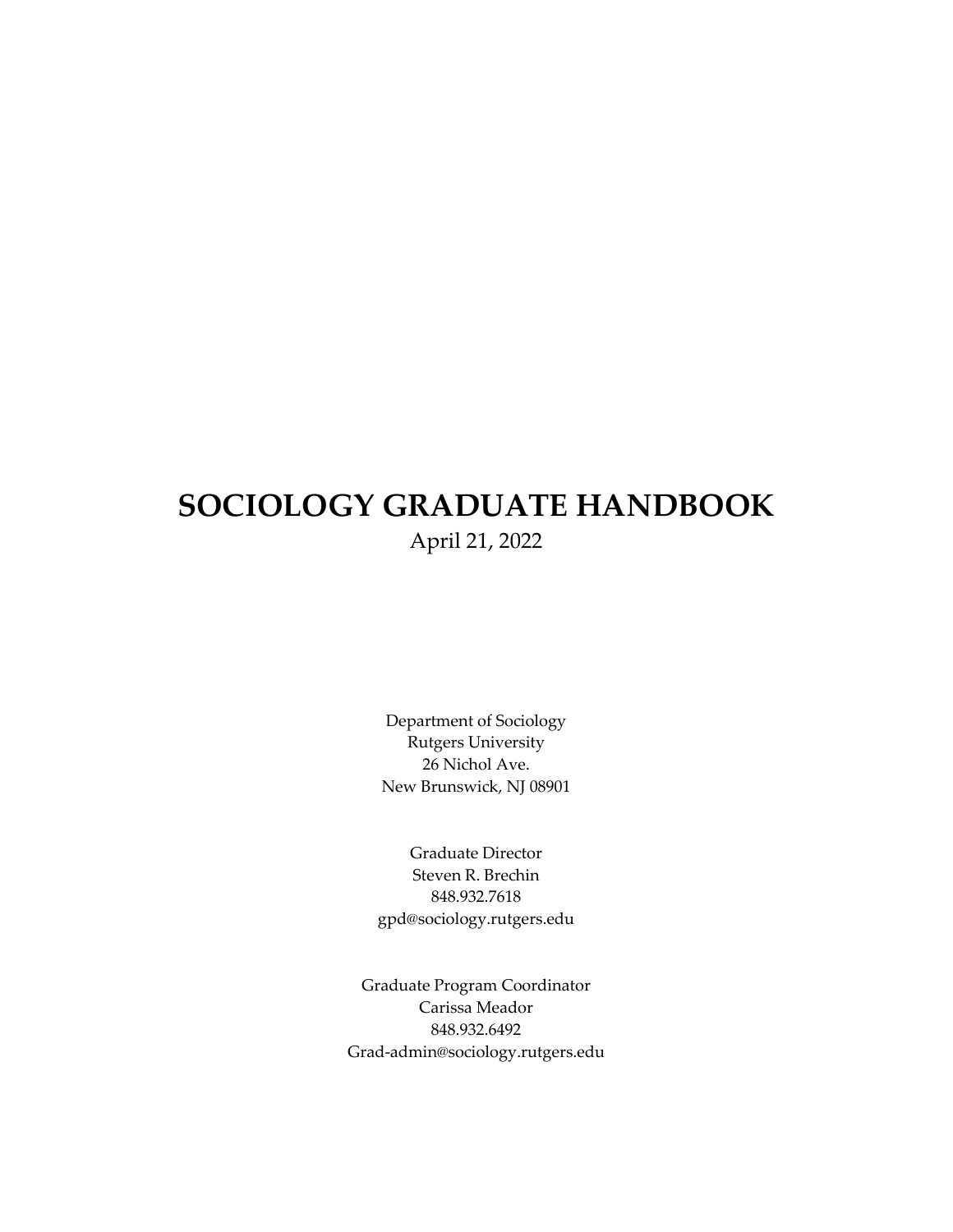| I.             |                                                                 |
|----------------|-----------------------------------------------------------------|
| II.            |                                                                 |
| III.           |                                                                 |
| IV.            |                                                                 |
| V.             |                                                                 |
|                | A. 2019 COHORT AND THEREAFTER - THE 3-6-9 PLAN                  |
|                | <b>B. 2013-2018 COHORTS</b>                                     |
|                | C. COURSE INFORMATION- ALL STUDENTS                             |
| VI.            |                                                                 |
|                | A. 2019 COHORT AND THEREAFTER - THE 3-6-9 PLAN                  |
|                | <b>B. 2013-2018 COHORTS</b>                                     |
|                | C. SIGN ON AND SIGN OFF MEETINGS - ALL STUDENTS                 |
| VII.           |                                                                 |
| VIII.          |                                                                 |
| IX.            |                                                                 |
| $\mathbf{X}$ . |                                                                 |
| XI.            |                                                                 |
| XII.           |                                                                 |
|                |                                                                 |
|                | 1. 2019 COHORT AND THEREAFTER - THE 3-6-9 PLAN                  |
|                | 2. 2013-2018 COHORTS                                            |
|                |                                                                 |
|                |                                                                 |
|                |                                                                 |
|                |                                                                 |
|                | APPENDIX F: PRINCIPLES FOR MANAGING DIFFICULT CONVERSATIONS AND |
|                |                                                                 |
|                |                                                                 |
|                |                                                                 |

### **I. ABOUT THE PROGRAM**

The Department of Sociology offers a graduate program leading to the Ph.D. degree. The Ph.D. in Sociology is conferred in recognition of high quality and original scholarship within the discipline. Students earn the Master's degree en route to the Ph.D. The program is not designed for students who intend from the beginning to solely earn a Master's degree.

# **II. ADMISSION TO THE DEPARTMENT**

Applicants are admitted to the Ph.D. program for entry only in the fall semester. The admission process is highly competitive. Consult the **Sociology Department webpage** for application deadlines. Members of the Graduate Program Committee evaluate all applications for entry into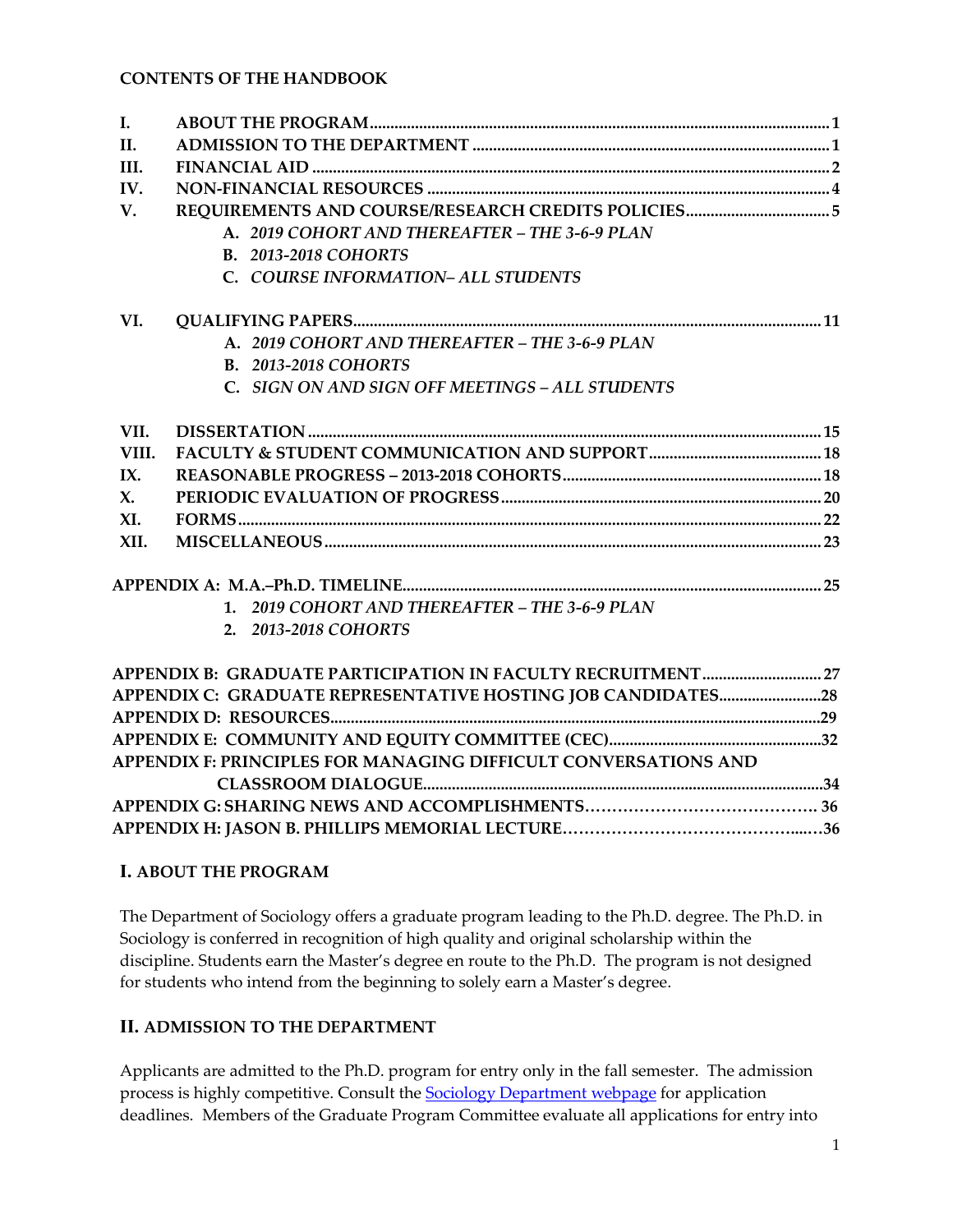the graduate program. Funding and admission decisions are based on undergraduate courses and grades, letters of recommendation, a writing sample, a personal statement, and GRE scores. International students without a Bachelor's degree from a U.S. institution also must submit scores from the Test of English as a Foreign Language (TOEFL) exam.

Students who have a Master's degree should also submit evidence of their performance in their Master's program. If admitted, they may apply to have some of their MA work transferred toward the Ph.D. requirements. All requests to transfer courses are evaluated by the Graduate Director in consultation with relevant department faculty members.

# **III. FINANCIAL AID**

There are four types of financial aid for graduate students: major university funding, minor university funding, external funding, and funding for research and conferences expenses. Each of these is described below.

# **Major University Funding**

Three major kinds of financial support are awarded *by the department* to graduate students: Fellowships, Graduate Assistantships (GAs), and Teaching Assistantships (TAs). All of these provide full tuition remission, a stipend, and some fringe benefits, including health insurance (benefits vary by award type).

Students admitted to the program with major financial aid typically receive a multi-year package of support. This package commonly consists of two years of Fellowship followed by three years of TA or GA support. Annual renewal for each year of funding offers made at admission is dependent upon satisfactory progress toward the degrees (see IX. REASONABLE PROGRESS).

- a. **University Fellowships** are awarded at the time of admission. Fellowships have no work obligation and allow students to devote full time to their studies. Fellows are expected not to hold jobs inside or outside the University during that academic year.
- b. **Teaching Assistantships (TAs)** provide support for two semesters of the *academic* calendar year. Teaching Assistants attend course lectures, lead discussion sections for lecture courses, assist with writing and grading examinations, hold office hours, and otherwise support the instructor for a course. Experienced TAs may be given full responsibility for teaching a course.
- c. **Graduate Assistantships (GAs)** are usually funded through faculty research grants. GAs work 15 hours per week assisting with all aspects of the faculty member's project.

### **Minor University Funding**

A wide variety of minor funding sources are available. These positions do not include tuition remission or benefits. Sources of minor funding include the following:

1. Part Time Lecturer (PTL) positions that pay a fixed salary for teaching a specific course (only available to ABD students).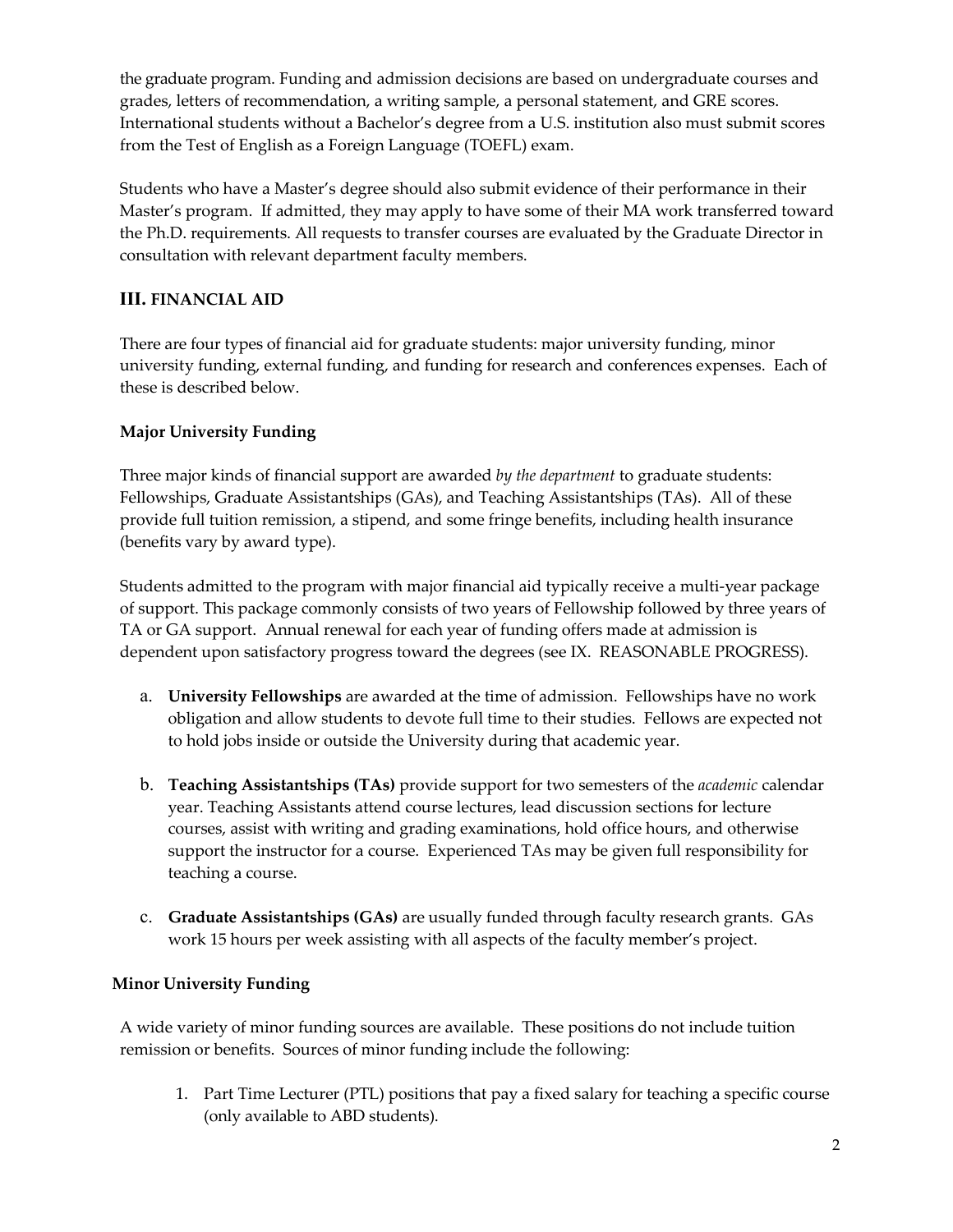- 2. Wages for working on research grants or on specific department projects.
- 3. Wages for helping professors grade student work in large courses.
- 4. Teaching during the summer session, the winter break, or at one of our satellite campuses which is paid on a per course basis. Please note that summer courses will only be assigned to students with previous teaching experience (including as TAs).

# **Competitive External Funding**

A variety of fellowships are available from external sources. The procedures and stipends attached to these vary, as do the rules of eligibility. Students interested in applying for externally funded research grants or fellowships should contact **GradFund** directed by Teresa Delcorso -Ellmann. The benefits of receiving competitive funding are not just financial; the receipt of a prestigious fellowship is an indication of one's potential as a scholar, and is helpful when applying for jobs as an assistant professor or research scientist.

# **Banking of Funding Years**

Graduate students who receive funding from an external source during the years included in their original funding offer made at the time of admission are not guaranteed that they can defer (i.e., bank) their sociology funding for use in future years in the program. We try to find a university fellowship or TA position for a student who gets outside funding on a one-to-one year substitution for years beyond the original funding offer (assuming reasonable progress). However, we cannot promise that such a substitution will be available. No such substitutions of funding will be made beyond the seventh year in the program. We hope that this policy does not dissuade students from applying for prestigious external fellowships. Fellowships from the National Science Foundation and other organizations are an important indicator of one's potential as a scholar, and can open doors on the job market and for future funding opportunities from such organizations.

### **Tuition Remission**

*Domestic students*: The program pays full tuition for domestic (U.S. citizens and U.S. permanent residents) sociology graduate students funded on fellowships or Teaching Assistantships. As stated in J. Michael Gower's memorandum from August 10, 2018, while receiving funding through fellowship or TAship, there will be no difference between in-state and out-state costs. While we continue to encourage our students to live in the New Brunswick area while completing their coursework, and to participate in departmental life, there is no state residency requirement.

*International students*: Full tuition is paid for all international sociology graduate students funded on fellowships or teaching assistantships.

Before the end of each semester, funded students should pick up their tuition remission form (RT-100) from the Sociology Graduate Administrator. Students must submit this form to the Cashier's Office along with a copy of their term bill. Fellows must also pay their campus, computer, and school fees online. Tuition remission forms are due to Student Accounting by the term bill deadline. If a student does not submit their tuition remission form by the deadline, they must pay a \$125 late fee.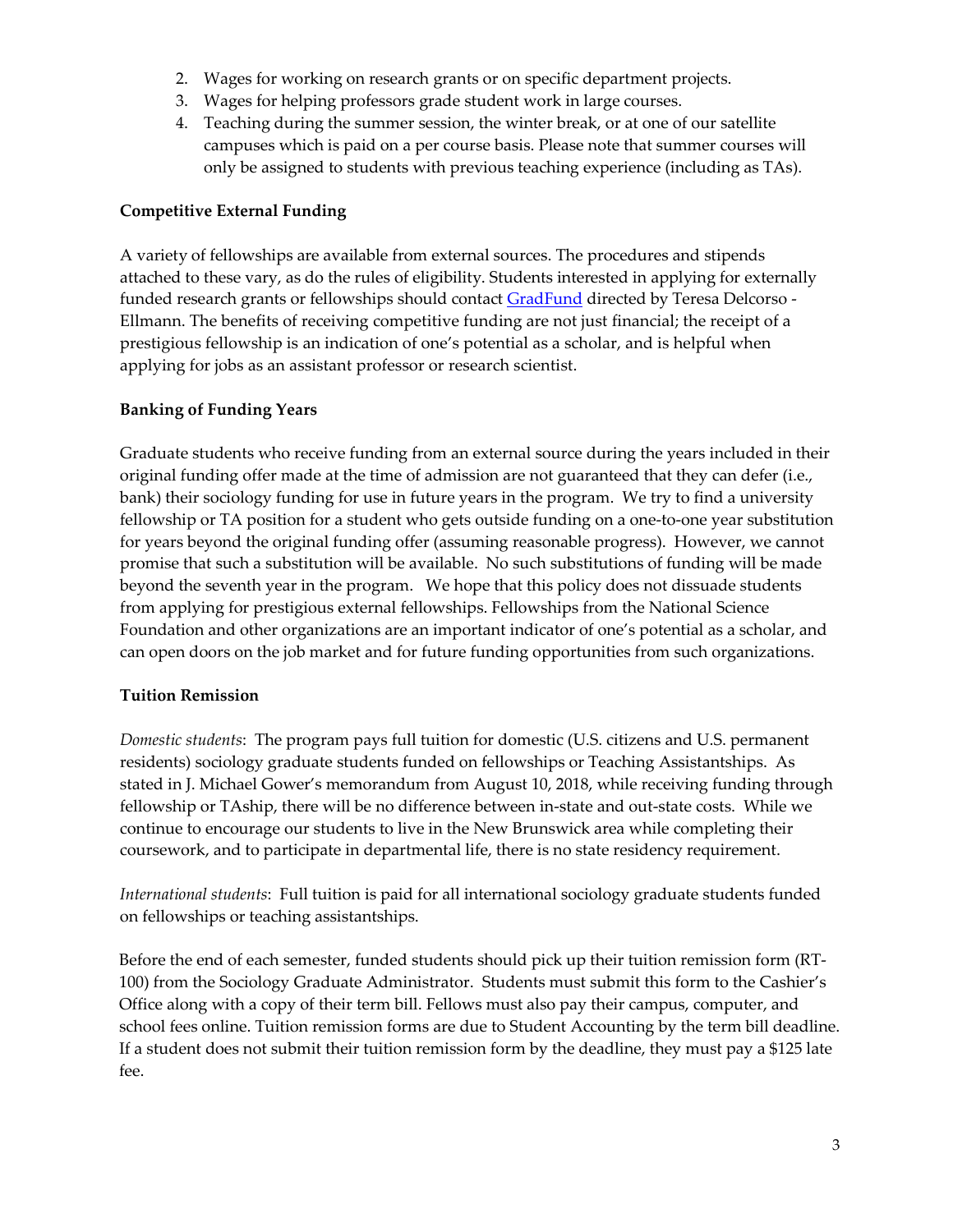### **IV. NON-FINANCIAL RESOURCES**

# **1. Advising**

Incoming students are assigned a first year advisor to help guide them through their adjustment to the department. Students are encouraged to select their own advisor who shares their substantive interests, methodological approach, and/or general orientation to sociology by the beginning of the second year.

All students are encouraged to have at least one meeting per semester with their advisor to discuss progress in coursework, qualifying papers, dissertation proposal, and the dissertation. Students may also consult with their advisor regarding other issues and concerns with teaching, professional development, research funding, and publishing. It is critical that students keep their advisor updated on their progress and on any problems that arise in the program. Effective mentoring is a two-way street, where the student keeps the advisor updated on personal progress, and the advisor checks in on the student to ensure that s/he is making satisfactory progress in the program.

In addition to consulting with their advisors, students are encouraged to develop working relationships with other members of the department. Obtaining multiple perspectives on intellectual and professional matters is critical for a student's development as a sociologist and a scholar.

# **2. Computer Services**

Upon entering the program, each student is assigned a departmental computer account for accessing e-mail and computers in the department. The department's computer lab is located in the lower level of Davison Hall. The computers in the lab maintain site licenses for Microsoft Office, Stata, SPSS, SAS, NVivo, and a variety of other useful packages for data management and analysis. These can be used for free on the lab computers. A variety of software is also available for use on your personal computer for free or at a university discounted price at th[e Rutgers software portal](https://software.rutgers.edu/) (requires a Rutgers netid login).

# **3. Mail and E-mail Services**

Each graduate student has a departmental mailbox on the first floor of Davison Hall. All departmental e-mails are sent to the students' sociology e-mail addresses. It is the students' responsibility to set up appropriate e-mail forwarding if they use another e-mail service such as gmail. It is critical that students check their departmental email on a regular basis (at least once a day) to ensure that they are informed of all department matters including registration, funding, department events, course information, and the like.

# **4. Student Organizations**

a. **[GUSS](https://sociology.rutgers.edu/academics/graduate/graduate-union-of-sociology-students-guss)**: The Graduate Union of Sociology Students (GUSS) is an organization composed of all sociology graduate students. GUSS conducts new student orientations, sponsors social events, handles elections of the student representatives to departmental committees, and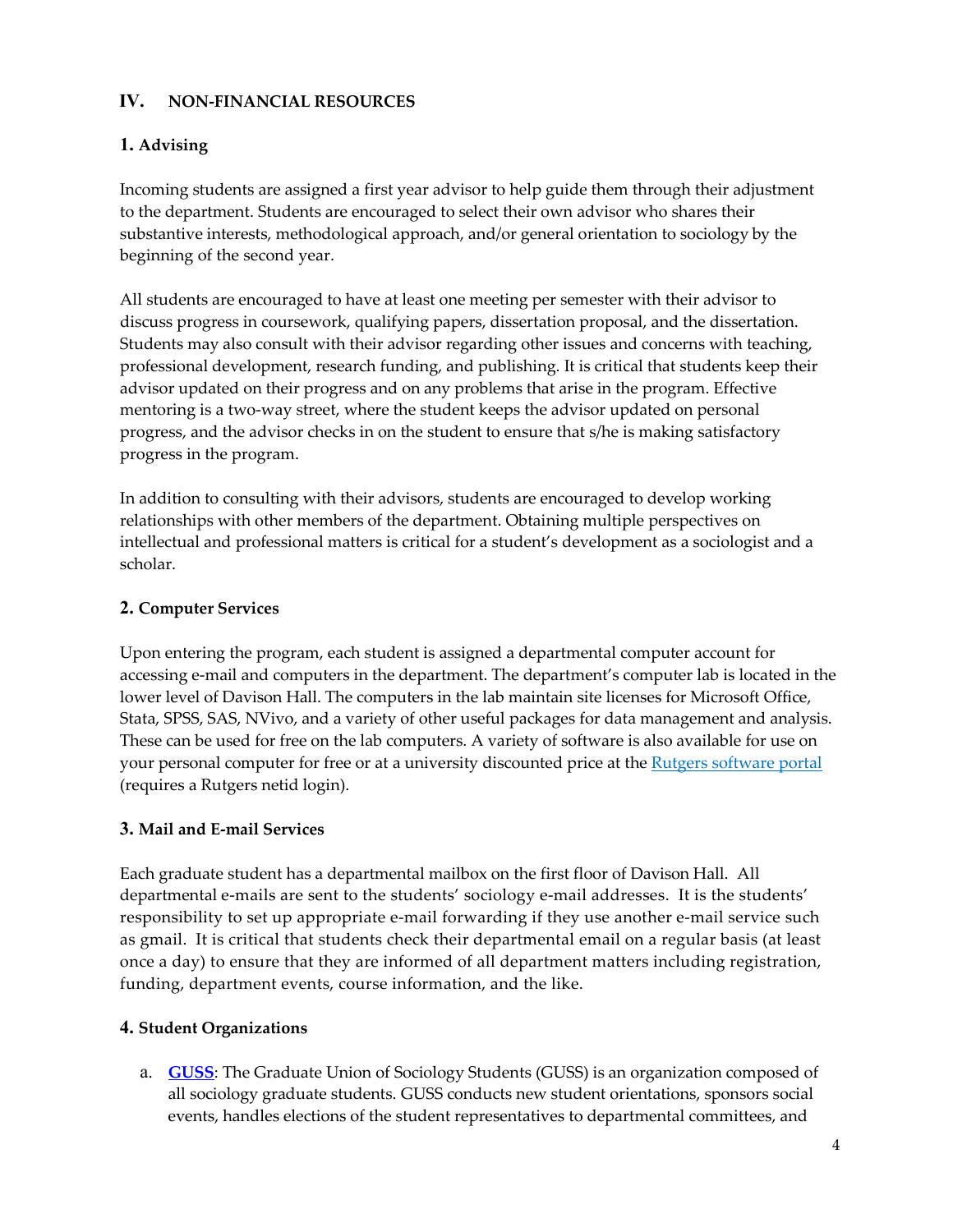manages the GUSS budget.

b. **[The GSA](http://gsa.rutgers.edu/)**: The Graduate Student Association (GSA) is an organization for graduate students from all departments. All graduate students are automatically members of the GSA. The budget is generated from student fees (paid by all graduate students). With these funds and graduate student support, the GSA sponsors a wide variety of activities.

### **5. Sakai—Sociology Information and Documents Depository**

On Sakai, we currently have a depository for examples of dissertations, dissertation proposals, qualifying papers, grant proposals, job market letters, CVs, replies to reviewers, etc. Students should feel free to share their successful documents, in order to help others succeed. The site also includes a forum for "Everything You Wanted to Know About Sociology but were Afraid to Ask." Discussions focus on professional development issues, department requirements and any other questions for which students would like to see multiple perspectives.

# **V. REQUIREMENTS AND COURSE/RESEARCH CREDITS POLICIES**

# **A.** *2019 COHORT AND THEREAFTER – THE 3-6-9 PLAN*

We expect our students to complete their PhDs within six years. The 3-6-9 plan provides program *guidelines* which we expect our students to follow. However, the plan provides our students with up to 9 years (and no longer) to deal with unexpected personal or family issues, or time-demanding methodological approaches and research projects.

### **Expected Program GUIDELINES**

Second Year Paper sign on – by November 15<sup>th</sup> of Year 2 (facilitated by Second-Year Seminar) Second Year Paper sign off – by June 15<sup>th</sup> of Year 2

Final Qualifying Paper sign on – by November 15<sup>th</sup> of Year 3 Final Qualifying Paper sign off – by November 15<sup>th</sup> of Year 4

Dissertation Proposal Defense – by November 15<sup>th</sup> of Year 5

Dissertation Defense – by August 15<sup>th</sup> of Year 6

# **Program Continuation DEADLINES**

Although we expect students to meet these guidelines and remain on track to finish the program by the end of year 6, to remain in good standing in our program each student must *MEET EACH CONTINUATION DEADLINE* or the student will face program discontinuation**:**

*Year 3 Deadline* – To continue in the program, each student must sign off of the Second Year Paper by the end of academic year 3, no later than June 15<sup>th</sup>.

*Year 6 Deadline* – To continue in the program, the student must defend their dissertation proposal no later than June 15<sup>th</sup> of academic year 6. This plan provides students with considerable flexibility in the timing of their Final Qualifying Paper, but the Second Year Paper deadline and dissertation proposal defense deadline are firm.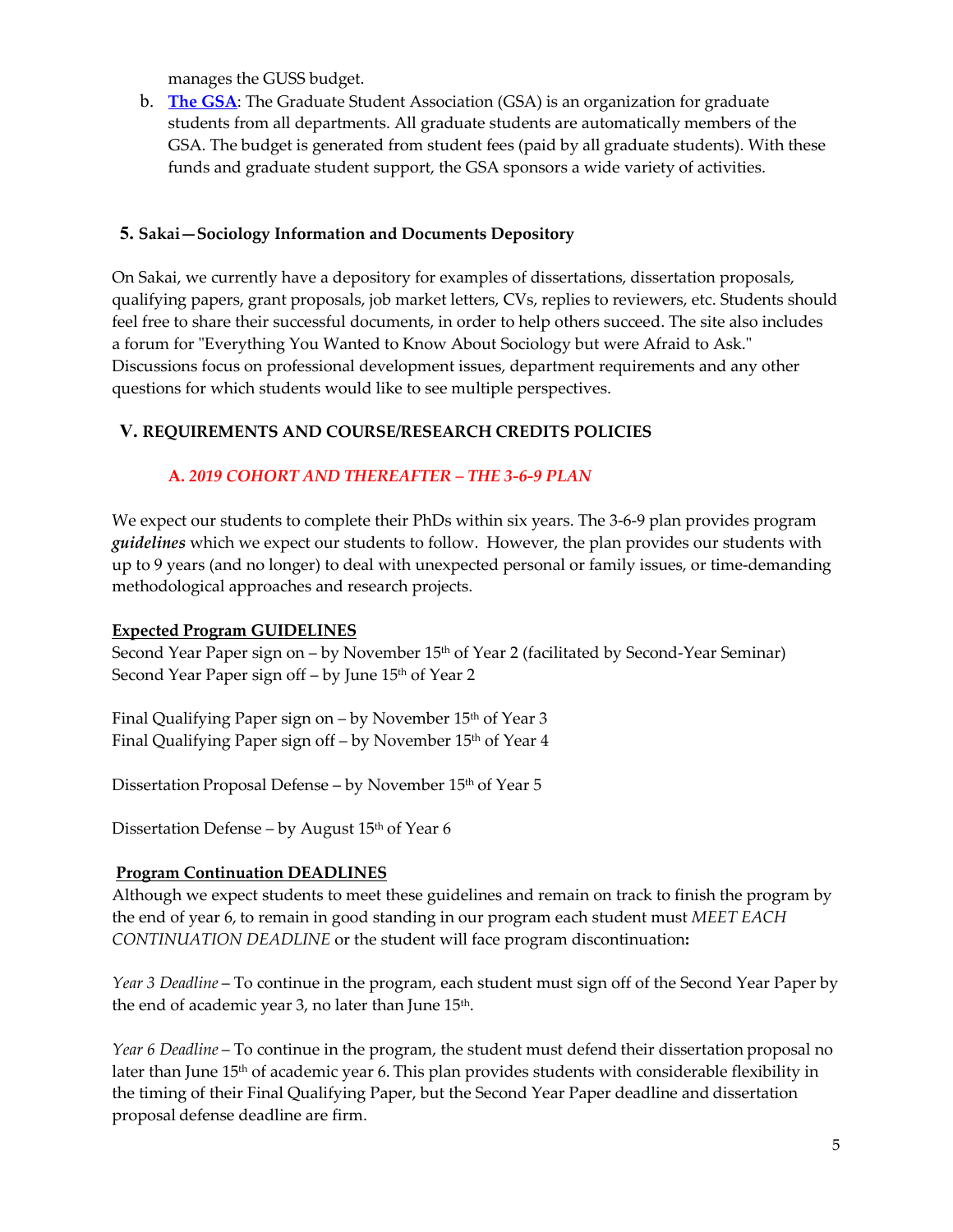*Year 9 Deadline* – To receive their degree, the student must complete all requirements of the program, including a successful dissertation defense, no later than August  $15<sup>th</sup>$  of academic year 9.

The School of Graduate Studies requires all Ph.D. students to complete their program in 7 years and within a *maximum* of 10 years. Students beyond 7 years are required to fill out yearly "Extension of Time" forms that the GPD must approve, along with the Dean of SGS. For more information, see the SGS Graduate Student Handbook and the Sociology Graduate Student Handbook - IX. Reasonable Progress.

### **Summary of Guidelines and Deadlines**

|                                 | Guideline Dates | Deadlines Dates |
|---------------------------------|-----------------|-----------------|
| Second-Year Paper sign on       | 11/15/Y2        |                 |
| Second-Year Paper sign off      | 06/15/Y2        | 6/15/Y3         |
| Final Qualifying Paper sign on  | 11/15/Y3        |                 |
| Final Qualifying Paper sign off | 11/15/Y4        |                 |
| Proposal Defense                | 11/15/Y5        | $6/15/Y$ 6      |
| Dissertation Defense            | 08/15/Y6        | 8/15/Y9         |

### **1. M.A. Requirements** (see **Appendix A** for an M.A.–Ph.D. timeline)

- a. 5 required courses with a grade of B or above
	- Soc. 501 Sociological Research Methods I
	- Soc. 503/504 Second Year Paper Seminar
	- Soc. 515 Classical Sociological Theory
	- Soc. 516 Contemporary Sociological Theory
	- Soc. 541 Statistical Methods in Sociology
- b. Five elective courses: 1 may be an Independent Study, 1 may be outside the department.
- c. First-year and second-year proseminar (register with GPD for 1 research credit each semester)
- d. Second Year Paper
- **2. Ph.D. Requirements** (see **Appendix A** for an M.A.–Ph.D. timeline)
	- a. All requirements for the M.A. degree
	- b. Two additional required courses *with a grade of B or above*
		- Soc. 542 Statistical Methods in Sociology II
			- One other methods/statistics course from the following
				- o Soc. 520 Comparative Historical Methods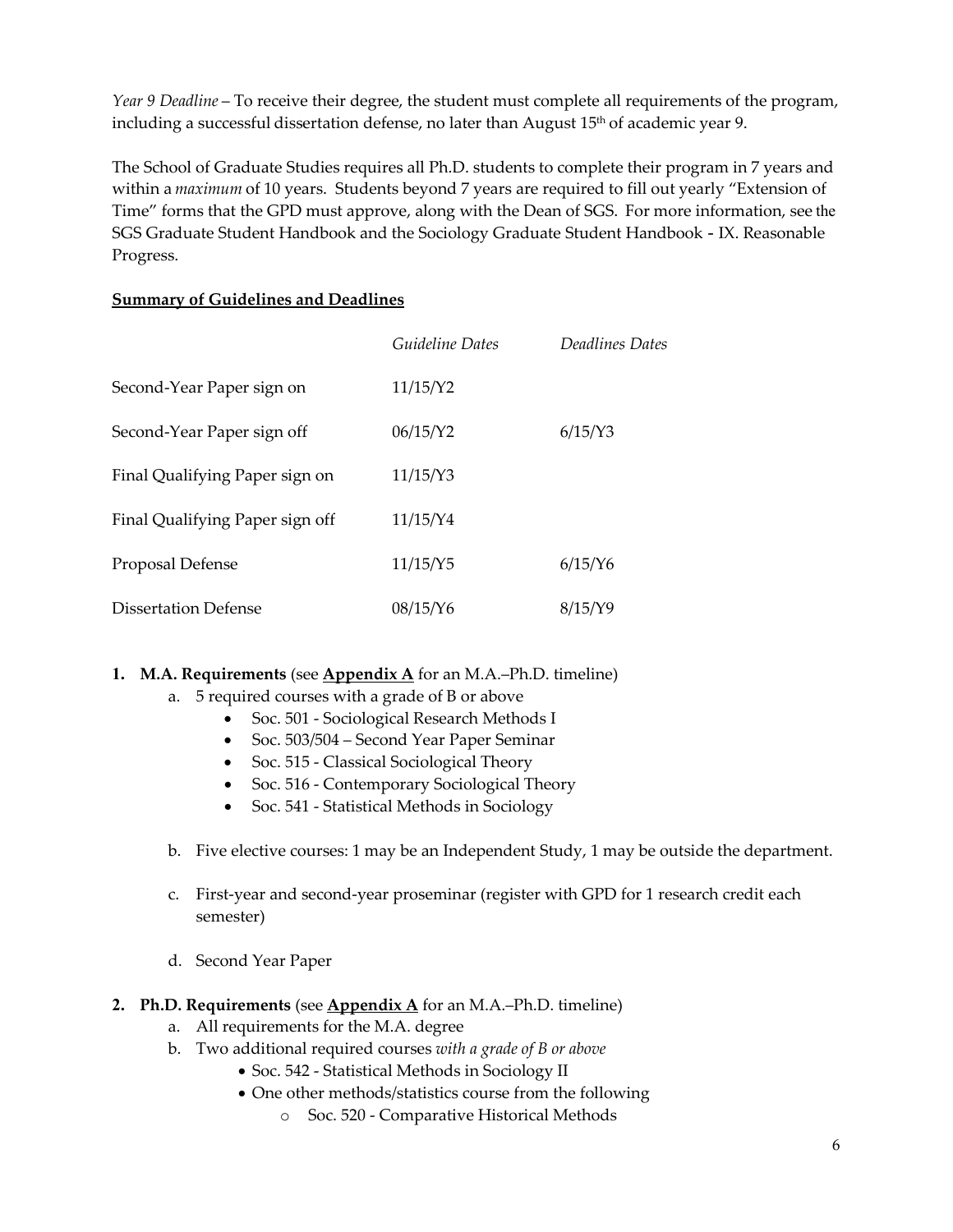- o Soc. 573 Ethnographic Methods
- o Soc. 615 Qualitative Research Methods
- o Soc. 570 Multilevel and Longitudinal Data Analysis
- o Soc. 570 Social Network Analysis methods course
- o *Students may request to use an intermediate/advanced statistics courses at RU-Newark in the Criminal Justice program to fulfill this requirement*
- c. Four additional elective courses; 1 may be an Independent Study, and 1 may be outside the department (*see section V.3 below for more details on the writing seminar*)
- d. 24 research credits (these do *not* substitute for course or independent study credits. *See section V. 4 below for more details.*)
- e. Final Qualifying Paper (see section VI on Qualifying Papers for details)
- f. Dissertation proposal defense
- g. Dissertation with successful defense

#### **3. Second Year Paper Seminar (503/504) and Writing Seminar (703)**

Starting in fall semester 2020, second-year students are required to the take the Second Year Paper Seminar which fulfills the writing seminar requirement. *Second-year students will register for the Second Year Paper Seminar for course credit (503 fall semester/504 spring semester – each for 1.5 credits). After the Second Year Paper Seminar, students are encouraged to enroll in the Writing Seminar (703), as interested, but will do so for research credit.* The Writing Seminar for research credits (703) will be offered ever spring semester for all students. The Second Year Paper Seminar (503/504) is designed to assist students in the process of researching and writing their second year papers (i.e. MA thesis). The Writing Seminar (703) supports the development of writing skills for completing and polishing a piece of sociological work (e.g., final qualifying paper, dissertation proposal, manuscript for submission for journal review). This course is graded only as Satisfactory or Unsatisfactory.

#### **4. Research Credits**

Students must complete 24 research credits to graduate with the PhD degree. The department advises that students complete 20-24 research credits by the end of their 5<sup>th</sup> year in the program, although the exact number for each student depends on his or her pace to completion of the Ph.D. Subsequently, students should register for 1 research credit per semester while completing their dissertations. Since these credits are paid for by the department, SAS, or the student, it is important to try not to exceed 24 total research credits through the completion of the Ph.D., if possible.

Below is the suggested timeline for an incoming student in the program who does not transfer any course credits and who plans to complete the Ph.D. at the end of the 6<sup>th</sup> year. Note that this timeline will vary based on a variety of individual circumstances that students can discuss with the Graduate Director or Administrator.

| Year in | Fall     | Spring   |
|---------|----------|----------|
| Program | Semester | Semester |
|         |          |          |
|         |          |          |
|         |          |          |
|         | $3-6$    | $3-6$    |
|         | $1 - 2$  | $1-2$    |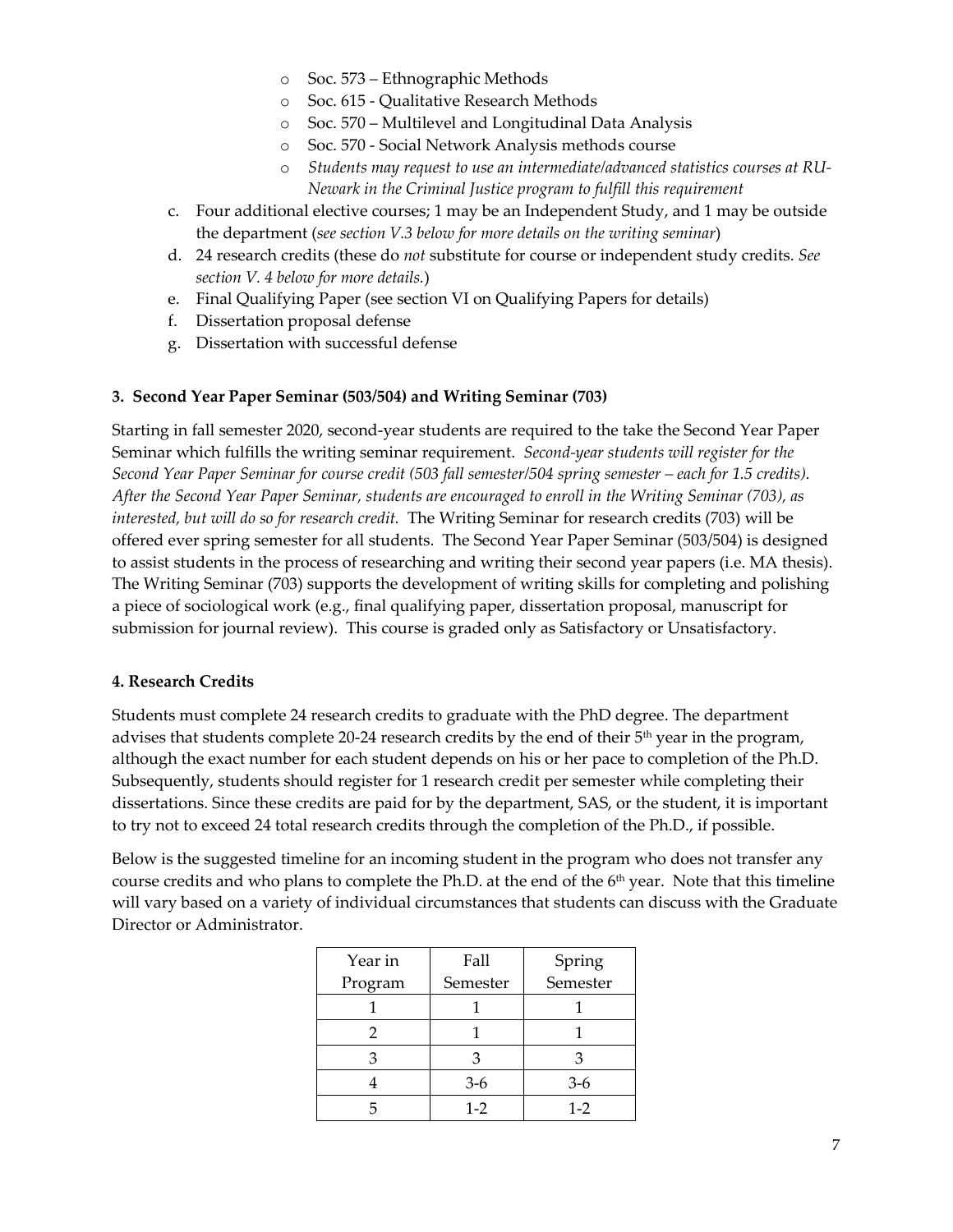Students should register for research credits with one of their advisers, that is, with either the primary adviser or the lead reader for their final qualifying paper (except when taking the Writing Seminar for research credits). Students should inform faculty that they are signing up for research credits with them and should agree upon the level of communication and work expected in order to earn an S grade. This generally involves making tangible progress on research and producing some piece of writing (e.g., a draft of a final qualifying paper, dissertation proposal, dissertation chapter, or article for submission). The student and adviser should stay in regular contact about the student's progress over the course of the semester.

ABD students are required to register for a minimum of 1 research credit per semester and should plan research credits accordingly. Once a student's funding package is complete, research credits will be need to be paid by the student or external funding arrangements. Note: SAS will not provide financial support beyond 75 credits.

Any unapproved lapse in registration will be considered a voluntary withdrawal from the program and the student will be terminated. In extenuating circumstances, students may request a formal leave of absence or register as Matriculation Continued (maximum 2 semesters) with the permission of the Graduate Director.

# **B.** *2013-2018 COHORTS*

The following requirements apply to students who entered the Rutgers Sociology Graduate Program in the *fall semester of 2013 to 2018.* Students may petition to participate in the 3-6-9 Plan through submitting th[e 3-6-9 Petition Form](https://sociology.rutgers.edu/academics/graduate/forms) to the GPD.

### **1. M.A. Requirements** (see **Appendix B** for an M.A.–Ph.D. timeline)

a. Four required courses *with a grade of B or above*

- Soc. 501 Sociological Research Methods I
- Soc. 515 Classical Sociological Theory
- Soc. 516 Contemporary Sociological Theory
- Soc. 541 Statistical Methods in Sociology I
- b. Six elective courses; 1 may be an Independent Study, 1 may be outside the department, and 1 may be the Writing Seminar.
- c. First-year and second-year proseminar (attendance required but there is no course registration)
- d. One qualifying paper (QP) (see section VI on Qualifying Papers for details)

### **2**. **Ph.D. Requirements** (see **Appendix B** for an M.A.–Ph.D. timeline)

- a. All requirements for the M.A. degree listed in section V.1
- b. Two additional required courses *with a grade of B or above*
	- Soc. 542 Statistical Methods in Sociology II
	- One other methods/statistics course from the following:
		- o Soc. 520 Comparative Historical Methods
		- o Soc. 573 Ethnographic Methods
		- o Soc. 615 Qualitative Research Methods
		- o Soc. 570 Social Network Analysis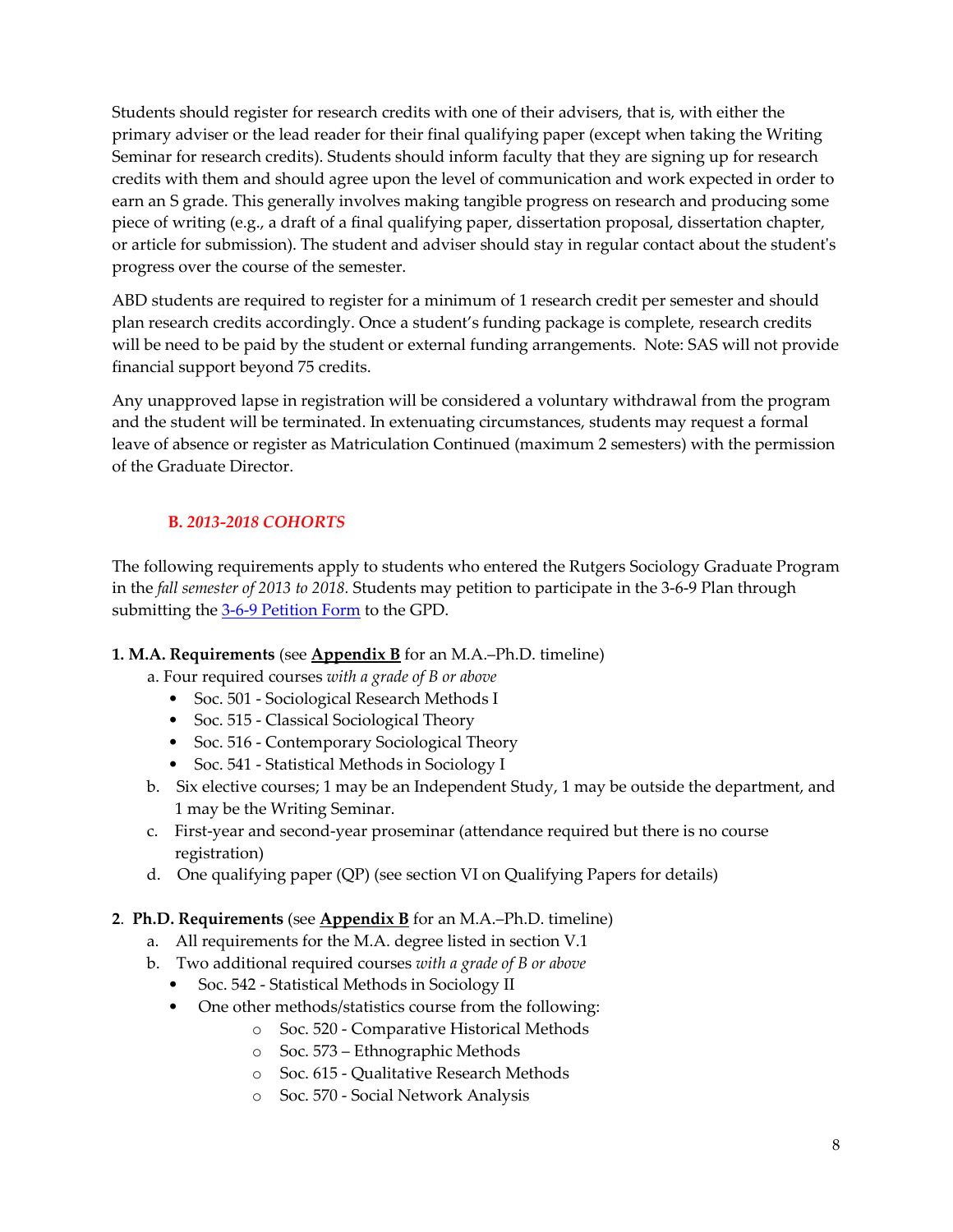- o *Students may request to use an intermediate/advanced statistics courses at RU-Newark in the Criminal Justice program to fulfill this requirement*
- c. Four additional elective courses; 1 may be an Independent Study, 1 may be outside the department, and 1 may be the Writing Seminar if this was not used as an elective for the M.A. degree (*see section V.3 below for more details on the writing seminar*)
- d. 24 research credits (these do *not* substitute for course or independent study credits. *See section V. 4 below for more details.*)
- e. Second qualifying paper (see section VI on Qualifying Papers for details)
- f. Dissertation proposal defense
- g. Dissertation with successful defense

### **3. Writing Seminar**

Students are required to the take the Writing Seminar once to earn the Ph.D. degree. *Students may register for the Writing Seminar for course credit (temporarily offered as 570) or for research credit (703).* Either registration fulfills the Writing Seminar requirement. Please note that students may only receive course credit for the Writing Seminar *once.* All subsequent registrations must be for research credit. [However, students under the 3-6-9 plan can only register for the Writing Seminar for research credit (703)]. The Writing Seminar supports the development of writing skills for completing and polishing a piece of sociological work (e.g., QP, dissertation proposal, or manuscript for submission for journal review). This is a single Writing Seminar that is designed for students using any type of method at any stage of the graduate career. This course is graded only as Satisfactory or Unsatisfactory. We encourage students to take the Writing Seminar more than one time at varying stages of the program to facilitate progress in completing QPs, submitting papers for publication, and writing dissertation proposals.

### **4. Research Credits**

Students must complete 24 research credits to graduate with the PhD degree. The department advises that students complete 20-24 research credits by the end of their 5<sup>th</sup> year in the program, although the exact number for each student depends on his or her pace to completion of the Ph.D. Subsequently, students should register for 1 research credit per semester while completing their dissertations. Since these credits are paid for by the department, SAS, or the student, it is important to try not to exceed 24 total research credits through the completion of the Ph.D., if possible.

Below is the suggested timeline for an incoming student in the program who does not transfer any course credits and who plans to complete the Ph.D. at the end of the 6<sup>th</sup> year. Note that this timeline will vary based on a variety of individual circumstances that students can discuss with the Graduate Director or Administrator.

| Year in | Fall     | Spring   |
|---------|----------|----------|
| Program | Semester | Semester |
|         |          |          |
|         |          |          |
|         |          | З        |
|         | $6 - 8$  | $6 - 8$  |
|         | $1 - 2$  | $1-2$    |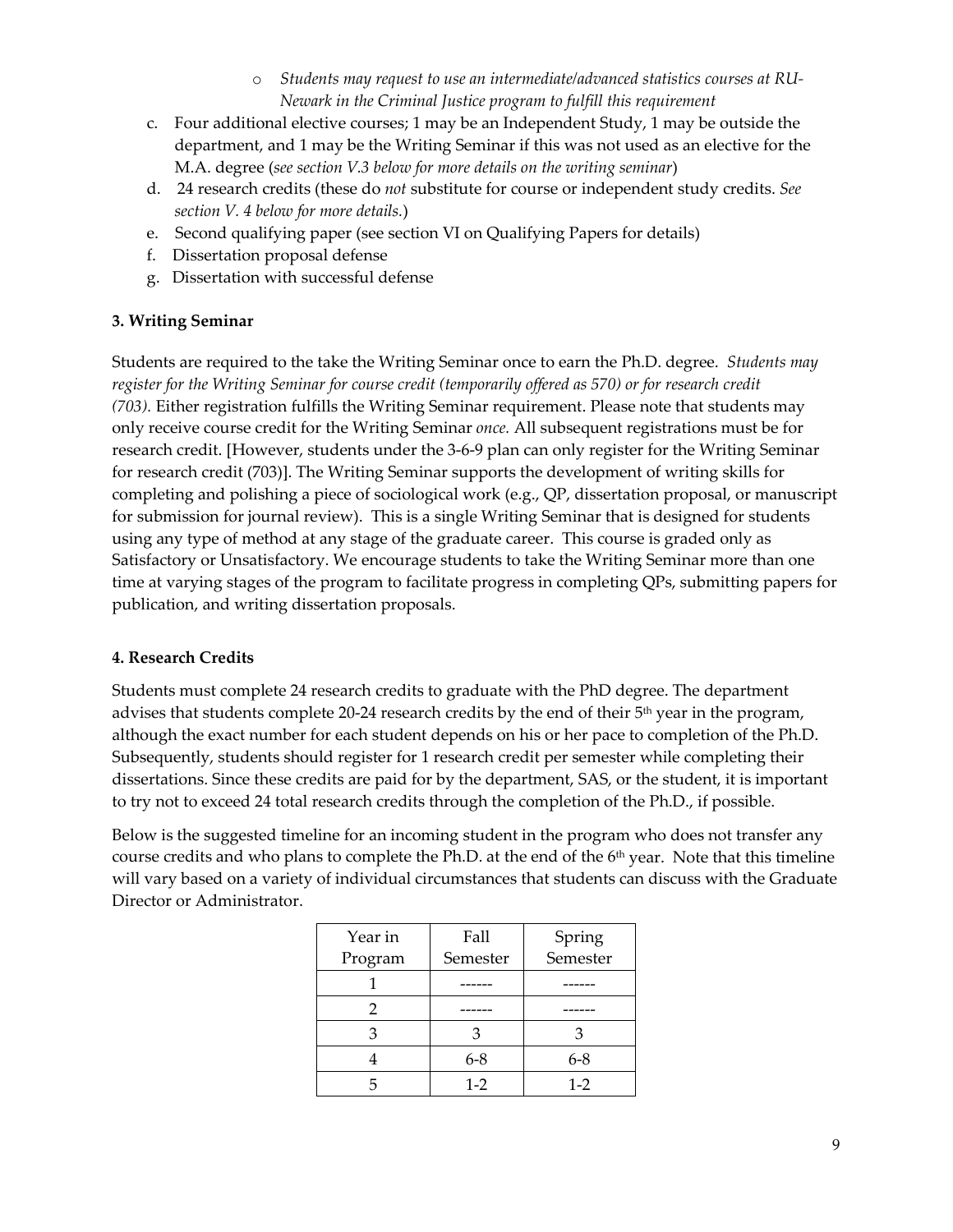Students should register for research credits with one of their advisers, that is, with either the primary adviser or the lead reader for their final qualifying paper (except when taking the Writing Seminar for research credits). Students should inform faculty that they are signing up for research credits with them and should agree upon the level of communication and work expected in order to earn an S grade. This generally involves making tangible progress on research and producing some piece of writing (e.g., a draft of a final qualifying paper, dissertation proposal, dissertation chapter, or article for submission). The student and adviser should stay in regular contact about the student's progress over the course of the semester.

ABD students are required to register for a minimum of 1 research credit per semester and should plan research credits accordingly. Once a student's funding package is complete, research credits will be need to be paid by the student or external funding arrangements. Note: SAS will not provide financial support beyond 75 credits.

Any unapproved lapse in registration will be considered a voluntary withdrawal from the program and the student will be terminated. In extenuating circumstances, students may request a formal leave of absence or register as Matriculation Continued (maximum 2 semesters) with the permission of the Graduate Director.

# **C.** *COURSE INFORMATION– ALL STUDENTS*

#### **Independent Studies**

Independent studies are based on arrangements made between a professor and one or more graduate students to study a mutually-agreed-upon subject for one semester. In order to register for an independent study, the student (in consultation with the professor) must compile a syllabus that specifies the required reading and writing requirements as well as the meeting schedule. This syllabus must be submitted to the graduate director for approval. Independent studies are considered as equivalent to seminars in workload and hence they count as elective courses for your degree requirements. Students may take no more than two independent studies during their time in the graduate program, one counted toward the M.A. requirements and one toward the Ph.D. requirements.

### **Courses Outside of the Sociology Department**

- a. **Number of outside courses** Students may take up to two courses outside of the Sociology Department that count toward their elective requirements (1 for the M.A. degree requirements and 1 for the Ph.D. degree requirements)
- b. **Inter-University Doctoral Consortium Courses** Graduate students at Rutgers may take graduate courses at several other universities in the region (e.g., Columbia University, CUNY-Graduate Center, the New School, New York University, Princeton University) at no extra cost. Enrollment in courses at other institutions through this program requires the permission of the student's advisor, the Sociology Graduate Director, and the instructor of the course at the host institution. The form required to register for courses in the consortium is available on the **[Graduate School webpage](https://gsnb.rutgers.edu/academics/inter-university-doctoral-consortium)**. These classes count as courses taken outside the department. Thus, no more than two such courses can be used to meet the program requirements.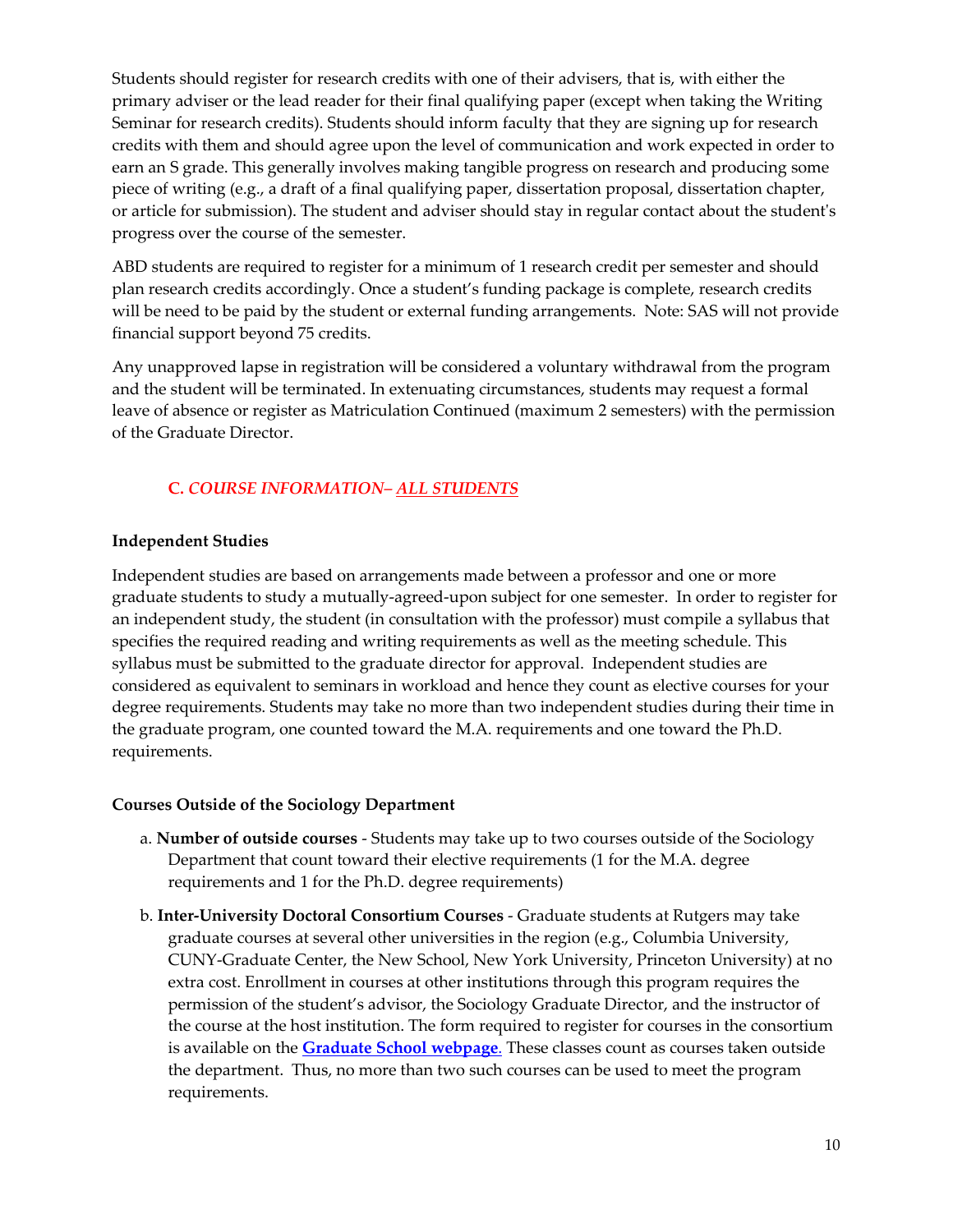#### **Grades and Incompletes**

- a. **Grades** You must receive grades of A or B in 14 of the 16 required and elective courses to receive a Ph.D. All required courses must have a B or higher.
- b. **Incompletes** We strongly discourage students from taking an incomplete in a course. Having an incomplete frequently impairs a student's ability to complete subsequent work on time. If a student is unable to complete all the requirements for a course, the instructor may assign a grade of incomplete if they think the circumstances are warranted. The Graduate School requires that a student make up the work for an Incomplete within twelve months of the end of semester in which the incomplete grade was assigned (e.g., an incomplete in a course from the fall semester 2015 must be completed and the grade turned in by the end of the grading period for the fall semester 2016). *Excessive Incompletes*: Any student with more than 2 incompletes in any given semester will face discontinuation from the program. SGS requires that a student with 2 incompletes has only 1 semester to reduce the incompletes to 1. Any student who has not made-up their final incomplete within 1 year will face discontinuation from the program.

#### **Transfer of Credits**

- a. Students may apply to transfer up to 12 credits towards the MA degree requirements at Rutgers. Students may apply to transfer an additional 12 credits towards the PhD degree requirements. These may be used for required or elective courses in the degree program upon approval of the graduate director.
- b. All transfer courses must be regular numerical or letter graded classes (not courses graded satisfactory/unsatisfactory or pass/ fail). Courses with grades below B cannot be transferred for credit in our program. Individually arranged reading courses are also not accepted for transfer credit.
- c. The transfer of credit can only be made after completion of 12 graduate credits at Rutgers University.
- d. The Graduate School does not approve any credits to be transferred for the degree at Rutgers for courses that were taken more than 6 years before the transfer request.

# **VI. QUALIFYING PAPERS**

### **A.** *2019 COHORT AND THEREAFTER – THE 3-6-9 PLAN*

### **1. Standards and Expectations**

### **A. Second Year Paper**

• A Second-Year Paper is a piece of original research (empirical or theoretical) that is ideally the first step toward a publication. This paper is part of the learning process about how to conduct original research that contributes to the discipline. Many second-year papers ultimately become published journal articles or components of a larger product (e.g., dissertation or book).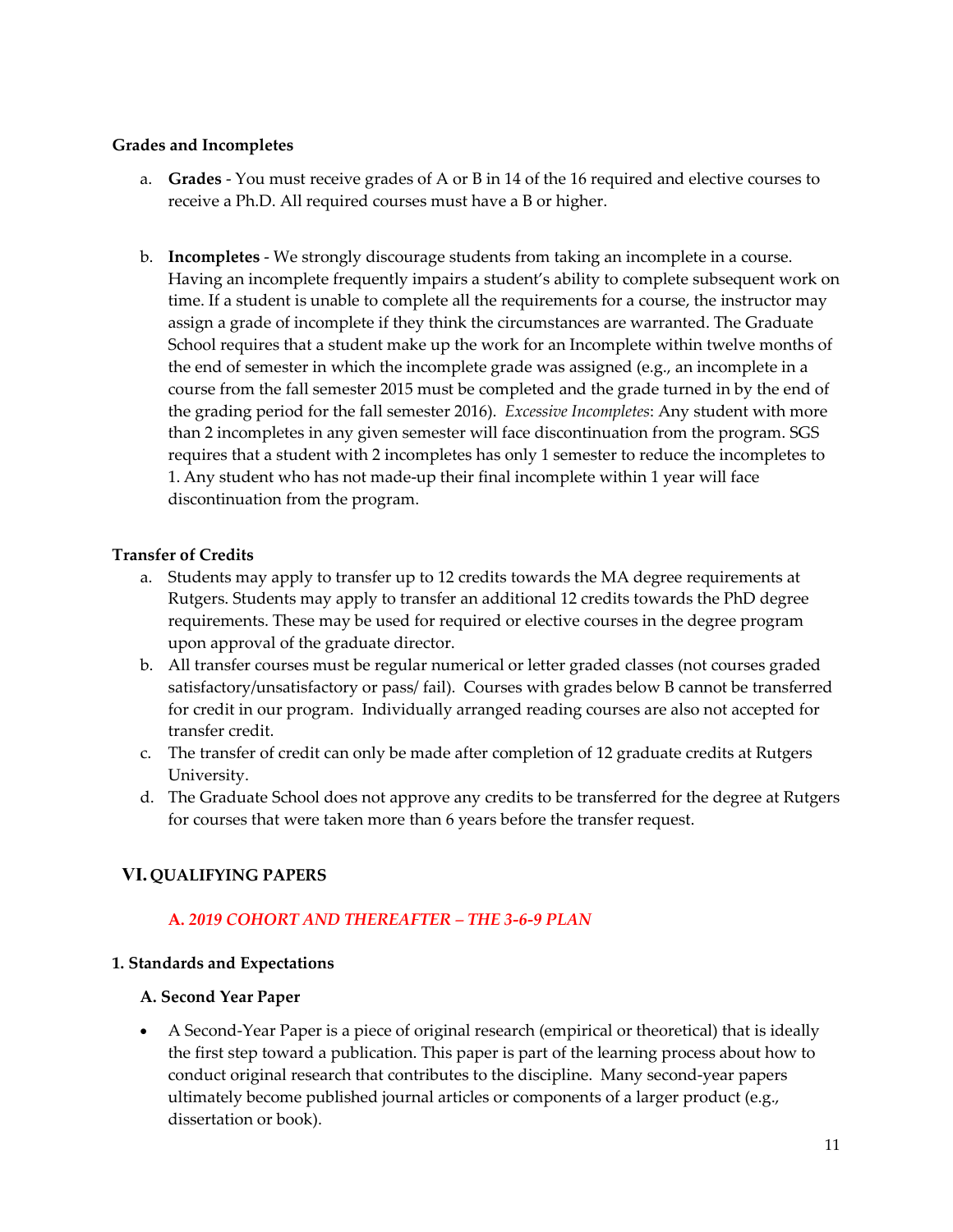- **Second-Year Paper Proposal** Before beginning the second year paper, students must write a short (about 5-10 page) proposal. The proposal should specify the research question(s), discuss the potential contribution of the work to sociology relative to past research, and provide a timeline of the proposed work. For empirical papers, the proposal additionally describes the data to be collected or analyzed and the proposed method of analysis. Papers using quantitative secondary data analysis should include a discussion (or table) describing the proposed dependent, independent, and control variables. The proposal should be submitted to your reading committee (see information on committee structure below) for feedback and revision before scheduling a sign-on meeting (see information on sign-on meeting in section VI.C).
- **Content of the Second Year Paper** A second year paper should be similar to a single journal article in the scope of the research question (i.e., well focused and delimited), data, and findings as well as in its length. As such, a second year paper is typically 20-30 pages long, plus any references, endnotes, tables, and appendices (as relevant). Each paper should demonstrate a careful and thorough consideration of a sociological problem and clearly articulate the contribution of the research to the discipline. This paper MUST be empirical or theoretical and can use any substantive and/or methodological approach (e.g., analysis of survey data, textual analysis, interviews, field work). As such, they vary in style and structure. (*Note that if the project involves research with human subjects, the student must get IRB approval before collecting any data.)* Each second-year student will be required to take the Second Year Paper Seminar to facilitate the development and completion of the paper.

### **B. Final Qualifying Paper**

The Final Qualifying Paper has four options:

- 1. Research Paper Option with a three-person committee. This option is identical to the former Qualifying Paper 2. Only 1 member of the Second Year Paper committee and the Final Qualifying Paper committee can overlap (but not as chair) for both committees.
	- A. Note: For those students who enter with an MA from elsewhere, and revise their MA thesis for Second Year Paper *must take the Research Paper Option with a 3 member committee.*
	- B. Note: If your project involves research with human subjects, you must get IRB approval before collecting any data.
- 2. Qualifying Examinations Option. Write and orally defend Qualifying Examinations in two substantive area(s). There is flexibility but this would be a take-home written examination over several days in a general area of scholarship, e.g. Environmental Sociology, combined with a more specialized literature and knowledge, such as Environmental Justice or the Sociology of Climate Change. The student has two committee members who first approve an appropriate reading list for the exams content. The committee composes the questions and evaluate the responses written document and for the oral defense. The examination consists of 2-5 questions with a 30 page or so document as the final product.
- 3. Apprentice Model Research Paper Option. Building off of the Gretel Weiss Research Projects, this option pairs the graduate student with a faculty member who collaborates with the student on a research and writing project. The student takes a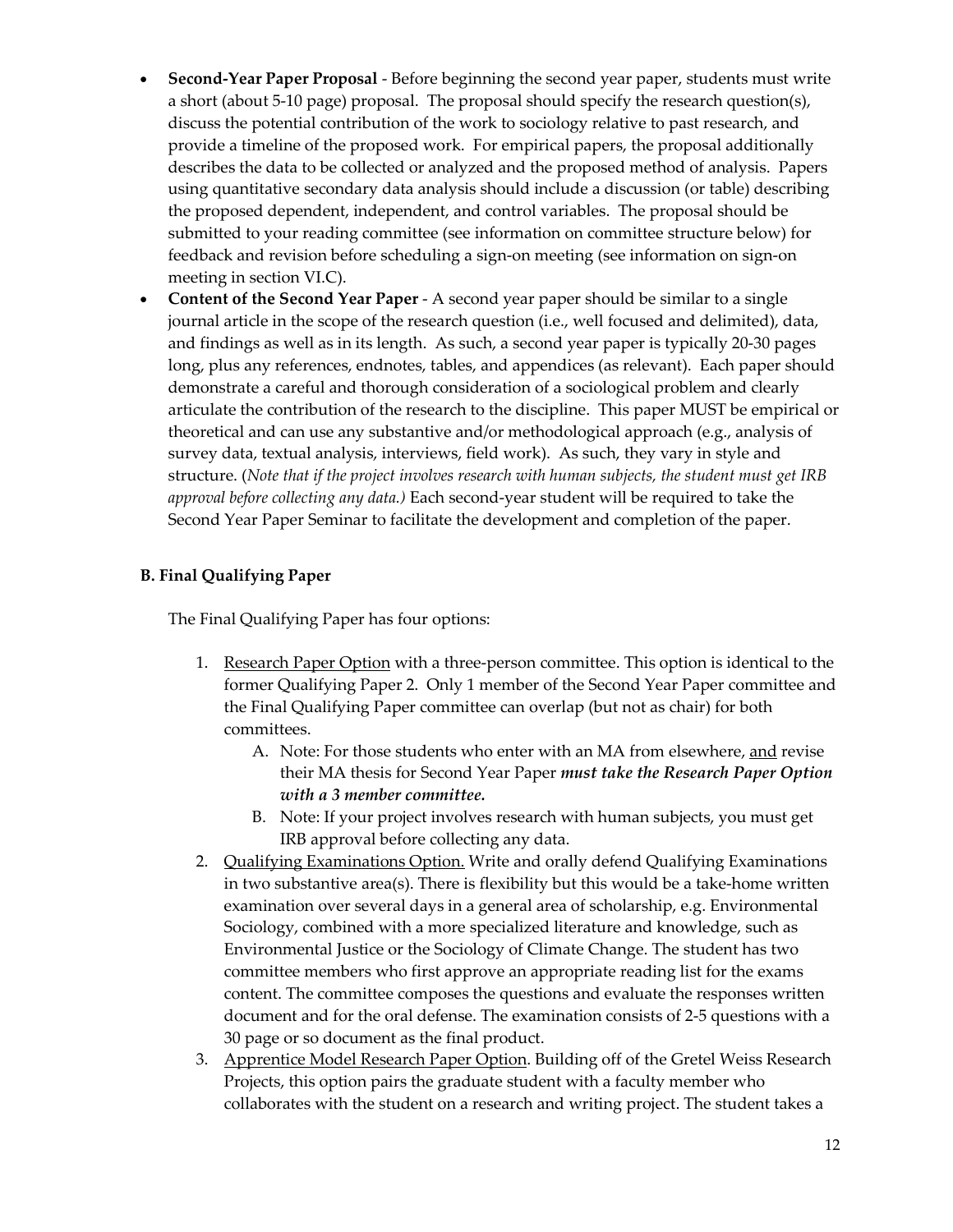lead in authorship (with greater than 50% of the contribution) with supportive collaboration by the faculty member as second author. This will provide the student with close mentoring regarding the research and publishing processes. The paper may be theoretical, empirical or an analytical review. A publication submission completes this option.

4. Analytical Review Option. Write and orally defend a critical review of a particular literature as determined by a two-person committee and the student. The committee works with the student to define the scope of the review and evaluate its content. This review of 30 or so pages might be used to generate course syllabi, dissertation literature review, background for policy recommendations, or a review paper project. This option must be a critical review designed for academic audiences. Simple summaries of a literature would likely be insufficient.

#### **C. Committee Structure**

The Second Year Paper requires a 3 member committee - a lead reader and two secondary readers. For the Final Qualifying Paper (Research Paper option), a three member committee is required. The lead readers for the Second Year Paper and Final Qualifying Paper (Research Paper option) must be different. In addition, the two paper committees may have only a one-reader overlap. Thus, the two paper committees together include five or six different faculty members per graduate student. This structure encourages intellectual and methodological breadth, and ensures that each student interacts intellectually with multiple faculty members. Committee members may include regular sociology faculty and one affiliated graduate faculty member in sociology. However, the other Final Qualifying Paper options (2, 3, and 4) have differing committee requirements. The Qualifying Examination (option 2) and the Analytical Review (option 4) each require a two-member graduate faculty committee. The Apprentice Model Research Paper (option 3) is comprised of a graduate student and faculty member.

### *B. 2013-2018 COHORTS*

#### **1. Standards and Expectations**

### **A. Qualifying Papers (1 and 2)**

A qualifying paper (QP) is a piece of original research (empirical or theoretical) that is ideally the first step toward a publication. A QP, particularly the first QP, is part of the learning process about how to conduct original research that contributes to the discipline. Many QPs ultimately become published journal articles or components of a larger product (e.g., dissertation or book).

**a**. **Qualifying Paper Proposal** - Before beginning a qualifying paper, students must write a short (typically about 5 page) proposal. The proposal should: specify the research question; discuss the potential contribution of the work to sociology relative to past research; and provide a timeline of the proposed work. For empirical QPs, the proposal additionally describes the data to be collected or analyzed and the proposed method of analysis. QPs using quantitative secondary data analysis should include a discussion (or table) describing the proposed dependent, independent, and control variables. The QP proposal should be submitted to your reading committee for feedback and revision before scheduling a QP sign-on meeting (see information on QP sign-on meeting in section VI.C).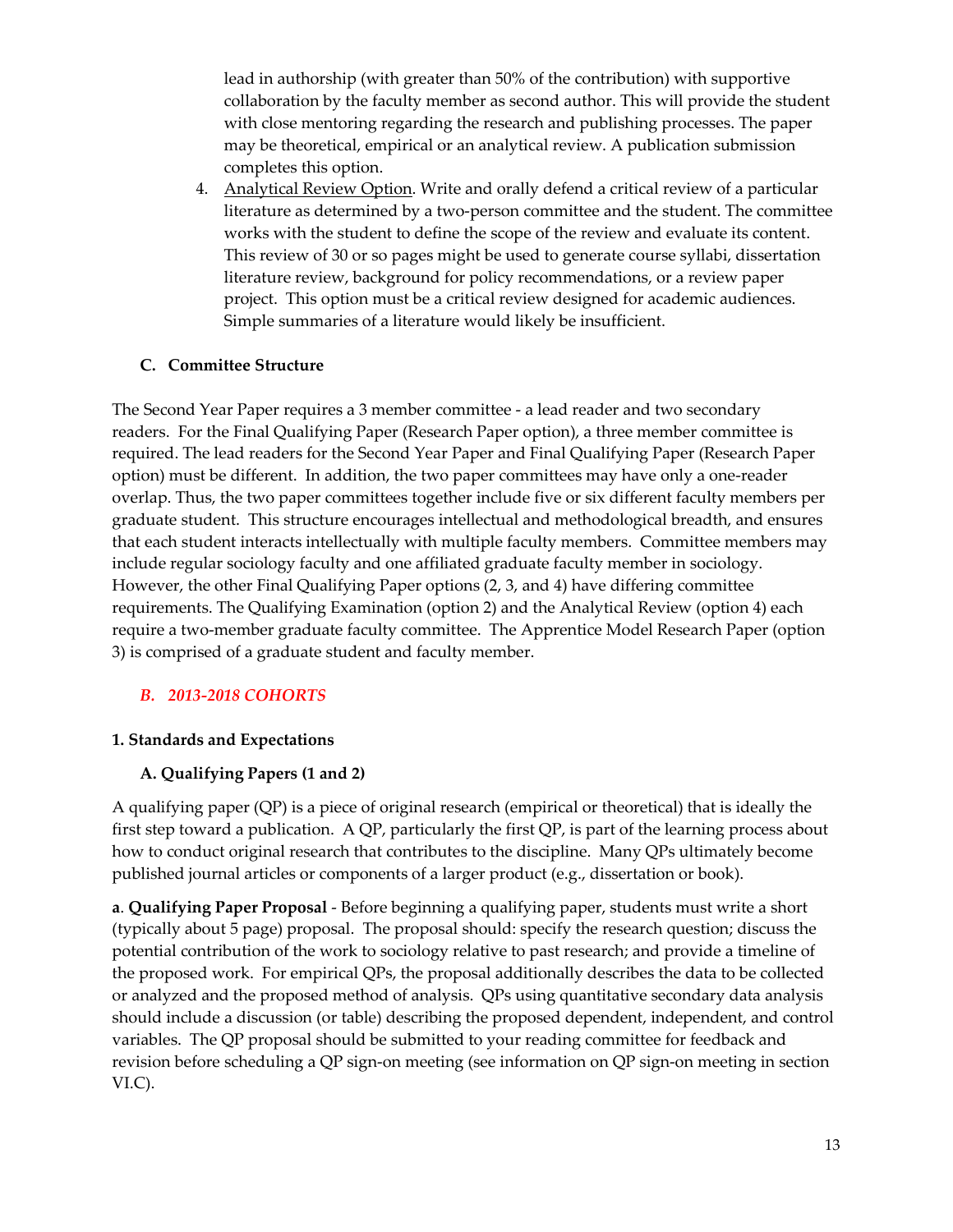**b**. **Content of the Qualifying Paper** - A qualifying paper should be similar to a single journal article in the scope of the research question (i.e., well focused and delimited), data, and findings as well as in its length. As such, a QP is typically 20-30 pages long plus any references, endnotes, tables, and appendices (as relevant). Each paper should demonstrate a careful and thorough consideration of a sociological problem and clearly articulate the contribution of the research to the discipline. One of the qualifying papers may be theoretical but at least one QP must be empirical. QPs can use any substantive and/or methodological approach (e.g., analysis of survey data, textual analysis, interviews, fieldwork). As such, they vary in style and structure. (*Note that if your project involves research with human subjects, you must get IRB approval before collecting any data). We encourage you to take the Writing Seminar when you are working to complete your first QP because this facilitates the development and completion of the qualifying paper.* To ensure breadth and proficiency in more than a single sub-area of sociology, the two qualifying papers must focus on topics that are significantly different from one another. The committee structure (see section below) helps ensure that the foci of the QPs are distinct.

**c. Committee Structure -** Each committee has a lead reader and two secondary readers. The lead readers for the two qualifying papers must be different. In addition, the two QP committees may have only a one-reader overlap. Thus, the two qualifying paper committees together include five or six different faculty members per graduate student. This structure encourages intellectual and methodological breadth, and ensures that each student interacts intellectually with multiple faculty members. Committee members may include regular sociology faculty and one affiliated graduate faculty member in sociology.

### *C. SIGN ON AND SIGN OFF MEETINGS – ALL STUDENTS*

a. **Sign-On Meeting** – Upon approval of the QP or Second Year Paper committee members, the student schedules a meeting with the committee to discuss the content and direction of the project. This meeting lasts approximately one hour. During the meeting, committee members and the student should discuss and agree upon the research question and conceptual framing of the project as well as the data and methods (when relevant). The committee members and the student should also agree to a written timeline for the proposed work and for communication between the student and committee members (e.g., a progress report every month or two, monthly meeting with the lead reader, etc.). Upon successful completion of the sign-on meeting, the committee members and the Graduate Director sign the **Second Year Paper, QP 1, or QP 2 [proposal form](https://sociology.rutgers.edu/academics/graduate/forms)**. This form should be submitted to the sociology graduate administrator.

At the end of the QP sign-on meeting, the committee members should discuss the division of labor and work plan for supervising the student (e.g., work closely with the primary reader before distributing to other committee members, send all drafts to all committee members simultaneously, etc.).

b. **Sign-Off Meeting** – Upon approval of the QP committee members, the student schedules a final sign-off meeting with the committee. This meeting is scheduled only after the student has completed and revised the qualifying paper in consultation with the committee members. (The process of writing a qualifying paper typically involves multiple drafts and recurrent interaction with your committee members as agreed upon in the sign-on meeting). During the meeting, the student briefly presents the key results and conclusions of the research (about five minutes). The student and committee members discuss whether there are remaining issues to be addressed before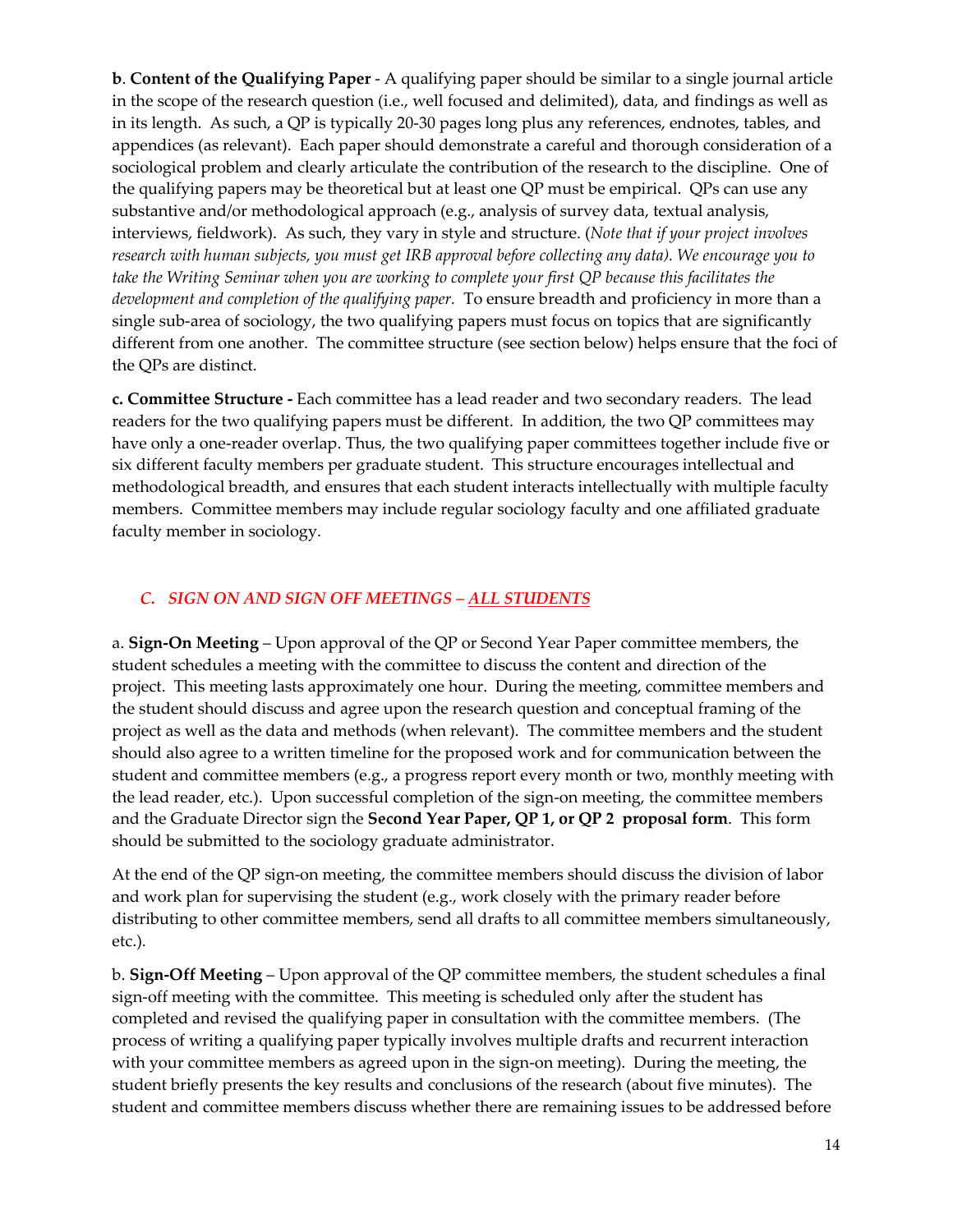the committee agrees to "sign off" on the paper, and discuss strategies for moving the paper toward publication or inclusion in future work (e.g., dissertation). Upon successful completion of the meeting, the committee members and the Graduate Director sign the **Second Year Paper sign off form o[r Qualifying Paper sign off](https://sociology.rutgers.edu/academics/graduate/forms)** form as well as the MA or PhD Candidacy form. For the Final Qualifying Paper options 2, and 4, the sign off process will take place as the end of a successful oral defense. For option 3, the paper's submission to an academic publication serves as the sign off process. All option completion forms will first be submitted to the graduate administrator, followed by a signature by the graduate director.

#### c. **Students Entering with an M.A./M.S. from another Program**

The department does not accept a prior Master's thesis in lieu of one of our qualifying papers. A student entering the Rutgers graduate program in sociology with an M.A. or M.S. who wrote a thesis may, however, use his/her thesis as the basis for one qualifying paper. To do so, the student assembles a three-reader committee that reads the thesis and provides feedback on the steps required to make the work into a qualifying paper that meets departmental standards. The conditions may range from minor to more substantial revisions in content, approach, style, methods, etc. All restrictions on committee membership noted above apply.

### **VII. DISSERTATION**

After completing the Master's Degree and having the second qualifying paper approved, students write a dissertation proposal, and ultimately a dissertation. The dissertation must be an original and significant scholarly contribution to the sociological literature. The following steps are required to complete the Ph.D.

### **1. Dissertation Committee**

- a. **Department Committee Members** The dissertation committee includes the student's dissertation advisor (who serves as the chair) plus two other members of the sociology graduate faculty. One of the two committee members (but not the chair) may be a member of the Sociology affiliated graduate faculty unless they have full membership status in the graduate program. Contact the GPD or department chair. In rare instances, students invite a fourth member from the sociology graduate faculty. The dissertation advisor is the main consultant for the student during all phases of the dissertation research and writing. Substitutions in committee membership, once the committee has been formed, must be approved by the Graduate Program Director. Substitutions normally occur only if a member is unable to serve or if a student's dissertation topic or methodology changes dramatically.
- b. **Committee Member from Outside the Department** The committee must also include an additional committee member who is **not** a regular or affiliated Rutgers sociology graduate faculty member. This outside member may be chosen from another department at Rutgers or from outside the University. The outside member should be a recognized authority on the subject of the dissertation. The student is encouraged to talk with his/her dissertation chair and committee members about the selection of the outside member of the committee. The student should also seek advice from the chair and committee members about how to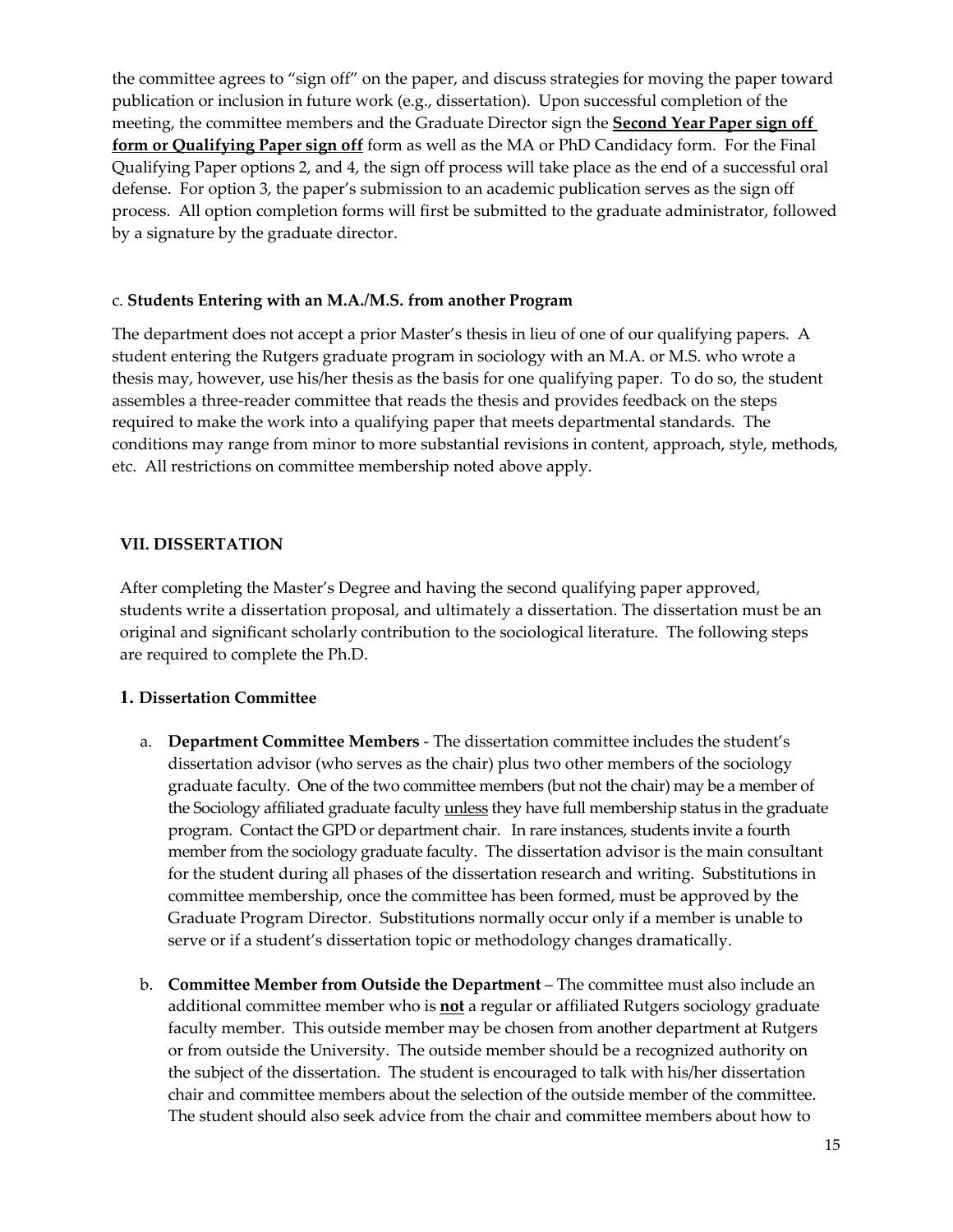request committee membership from individuals outside of the department. The outside committee member can be selected at the time that the committee is formed or can be added later. However, the outside committee member should be confirmed by two months before the dissertation defense *at the very latest*. It is important that the student discusses the role of the outside member with him/her and with the dissertation chair because the extent of involvement can vary greatly—from providing early and regular feedback to reading and providing comments only on the final draft. An outside member may not serve as the dissertation chair.

### **2. Dissertation Proposal**

A dissertation proposal should be developed in close consultation with the student's dissertation advisor and committee members. Dissertation proposals vary widely with respect to their length and level of detail, although they typically range from 20 to 30 pages. They should specify the research question(s), discuss the potential contribution of the work to sociology relative to past research and theory, describe the data to be collected or analyzed and the proposed method of analysis, and provide a timeline of the proposed work. If major parts of a QP will be included as a portion of the proposed dissertation, the student should make clear the distinct contribution of the dissertation work beyond that made by the QP. The more detail provided in the proposal about all issues noted, the more help committee members can give. Importantly, the dissertation proposal is not a formal contract, and both the student and committee members may adjust components of the project as the dissertation work progresses.

#### **3. Dissertation Proposal Defense**

The proposal must be defended in an oral examination with the student's departmental dissertation committee members. During the defense, the student briefly presents the central proposed elements of the dissertation (e.g., research question[s], substantive contribution, data/methods). The student and committee members then discuss issues about the theory, methods, and overall direction of the project to provide guidance for moving the dissertation forward. They should also discuss whether the dissertation will be organized as a "three-paper" project or the more traditional "book-style" dissertation. The three paper model of a dissertation includes three interconnected papers/chapters that are linked by an overarching theme; additional introductory and concluding chapters develop the theoretical and empirical connections among the papers/chapters. Note that both styles are valid models for a dissertation; the decision about which style to use varies across substantive areas and by the way in which the project develops. In the proposal defense, the student and committee should additionally agree upon a projected timeline of progress towards the completion of the dissertation and develop a plan for communication of the student with committee members. Upon approval of the proposal, the committee members and the Graduate Program Director sign the **Dissertation** [Proposal Approval Form.](https://sociology.rutgers.edu/academics/graduate/forms) This form is filed with the Graduate Administrator. The PhD Candidacy form (page 2) should be signed by the Graduate Director and submitted to the Graduate School. At this point, the student is designated as ABD (All But Dissertation).

#### **4. Writing the Dissertation**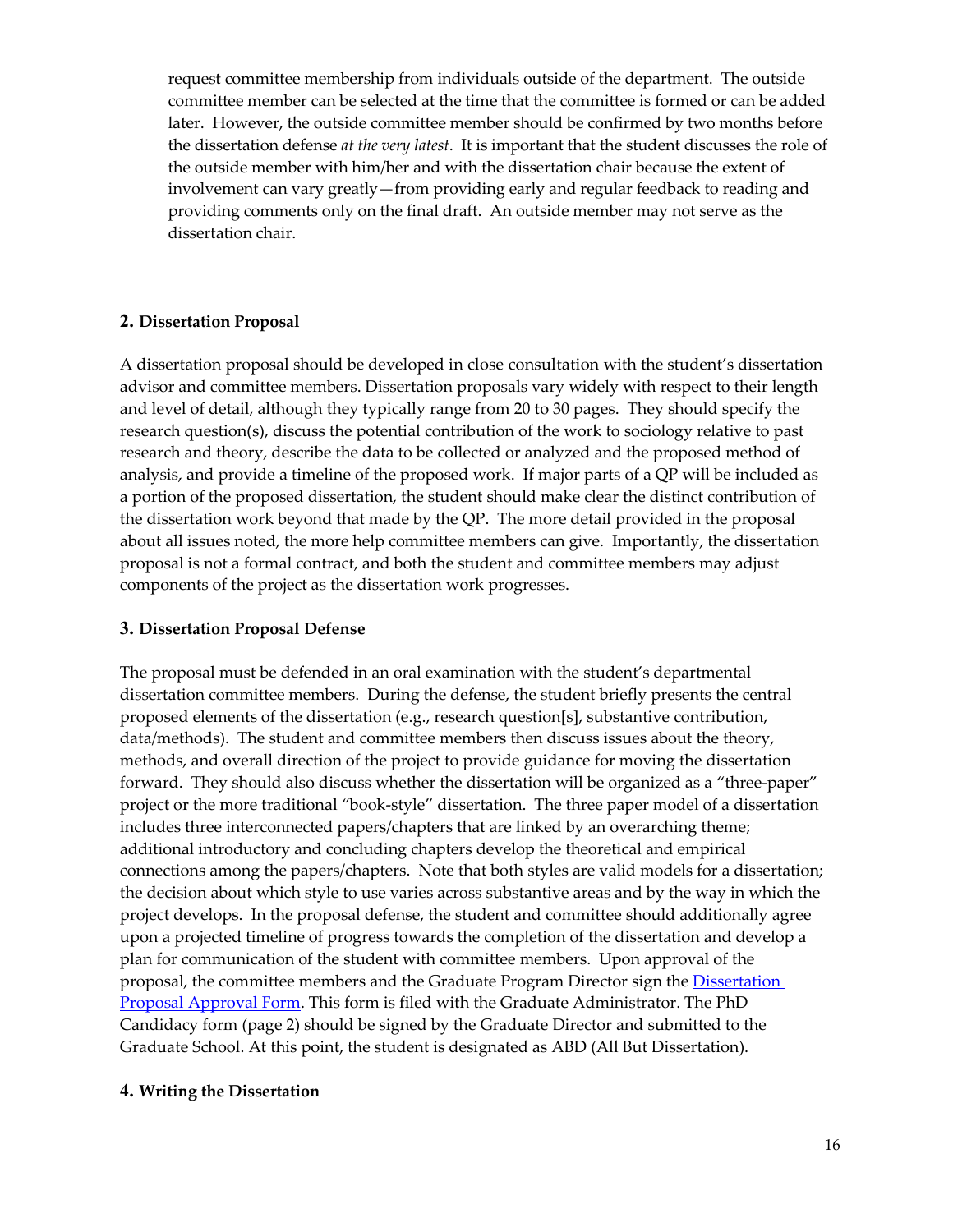The dissertation writing process typically takes one to three years. That time period is spent conducting original research, writing an initial draft, and revising the chapters at least once in response to committee members' feedback. The committee (especially the dissertation chair) must be kept informed of the student's progress at frequent intervals and should monitor the candidate's work and assist in its development. In so far as possible, the committee should attempt to give the student ample and early warning of any reservations concerning the student's progress and, if necessary, specify the changes required for dissertation acceptance.

A first draft of the dissertation should be submitted to the dissertation advisor and/or to any or all members of the dissertation committee according to terms agreed upon by the student and by committee members. After receiving suggestions from committee members, the student revises the dissertation draft. The process of receiving feedback and revising accordingly may happen more than once, with students sometimes drafting several versions of a particular chapter. The dissertation is revised until the advisor and committee members believe that the work is ready for defense.

#### **5. Dissertation Defense**

When the student, dissertation chair, and other committee members agree that the dissertation is complete and ready for public defense, the student contacts all committee members to schedule a dissertation defense at a mutually agreeable date and time. The defense date, time, and location should be scheduled at least three weeks in advance. Arrangements for the location of the defense are made with the sociology graduate administrator. The dissertation defense must be publicly announced and all faculty and graduate students in the sociology department must be invited to attend. The student should contact the sociology graduate administrator to arrange for this announcement and invitation. The student should also contact the dissertation chair to discuss the structure of the defense. The student and all departmental members of the committee must be present at the defense unless prior written permission for participation via conference call or Skype is granted by the dissertation chair and Graduate Director. The outside member may be absent if necessary, provided that he or she sends the committee chair written comments.

The dissertation defense typically entails a lively discussion of the student's work, with committee members and guests asking questions about the dissertation research. Immediately following the formal defense, the committee members meet with the candidate to provide a list of changes (if any) that are required before the dissertation is approved. Typically, these required revisions are reviewed by the dissertation advisor although committee members may request to review and approve revisions. Students should be advised that this stage of final revisions, *after* a successful defense, is not trivial or anticlimactic but is an important part of the dissertation process. Making final revisions can take anywhere from a few weeks to several months. During the immediate postdefense meeting, the committee may also provide advice about future revisions as the student prepares the dissertation for publication as a book or refereed journal articles. The committee and Graduate Director must sign the PhD Candidacy form that the student submits to the Graduate School.

### **6. Formatting the Official Dissertation**

The final draft of the dissertation should be prepared in strict accordance with the instructions provided in the *Electronic Thesis and Dissertation Style Guide* available on the School of Graduate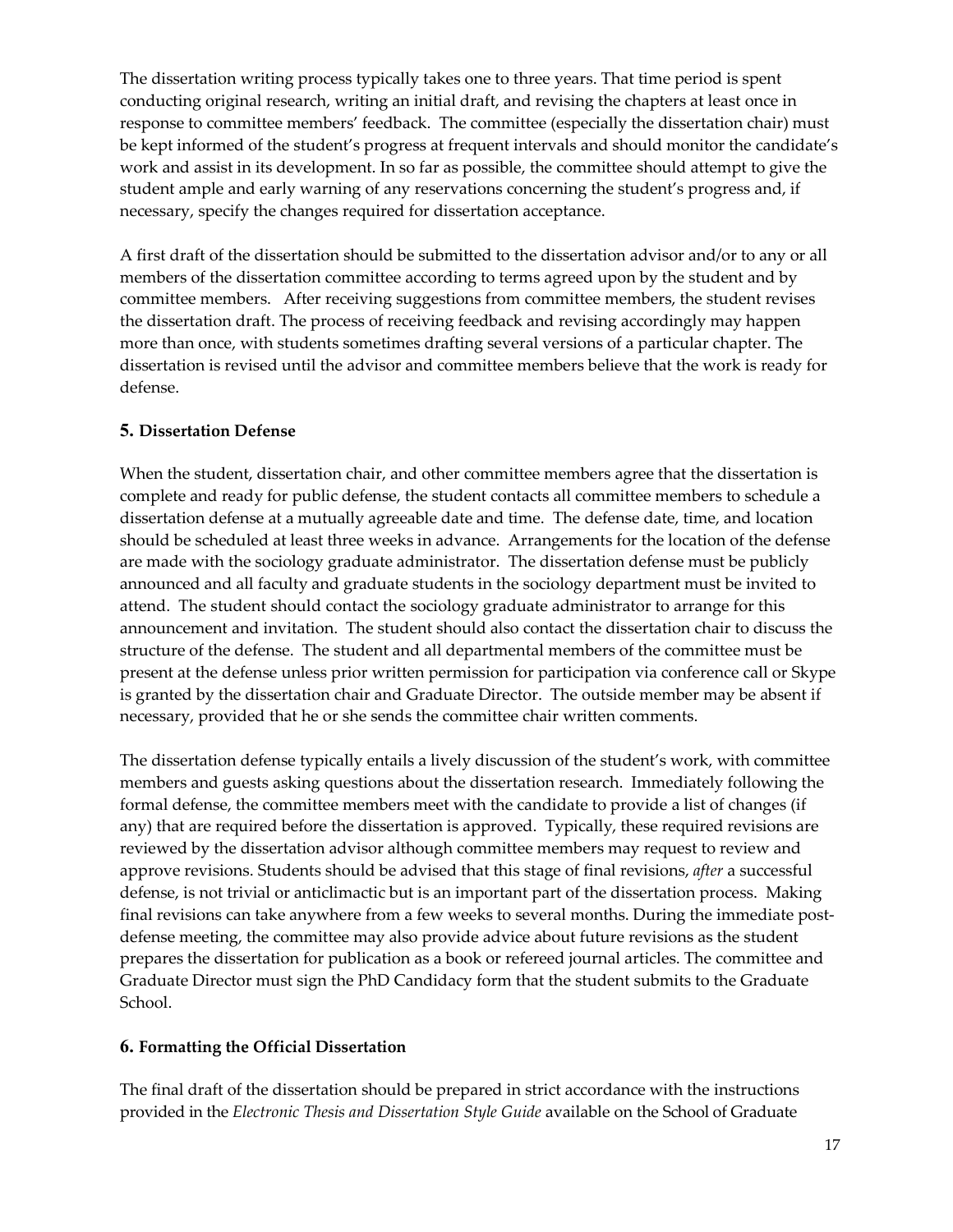Studies webpage.

### **VIII. FACULTY & STUDENT COMMUNICATION AND SUPPORT**

Faculty and students should consider the following recommendations to establish a mutually satisfying and productive work arrangement. These guidelines apply to all types and stages of research, including independent studies, qualifying papers, dissertations, and research and teaching assistant work.

- a. Identify the best ways and times to communicate (e.g. email, Skype, in-person meetings). Discuss expectations regarding the frequency and length of meetings. It is strongly recommended that mentors and students arrange at least one meeting per semester. To ensure a productive meeting, students are encouraged to provide an agenda for the meeting and to send drafts of relevant information ahead of time.
- b. Establish a timetable for completion of work. Consider dates for milestones such as completion of literature review, data analysis, first draft, and/or conference presentations. Clarify the role of different faculty mentors at each stage of the timetable.
- c. Faculty should provide timely feedback on written work. Faculty members are encouraged to acknowledge receipt of a student's submission of work and provide an approximate idea of the time it will take to return the work with comments. For a complete draft, faculty may take up to a month to provide feedback; during the summer months, faculty may take longer to review a draft, up to two months. A review of a section of a paper is expected to take less time. Faculty members are encouraged to notify students of prior commitments that may affect these timetables to ensure that students can continue working effectively. Faculty members going on leave should discuss reasonable expectations for providing feedback with all advisees well before the leave begins.
- d. Students are encouraged to make every effort to keep to the established timetable and to communicate with their faculty mentors if they are having difficulty meeting deadlines. Missing a deadline will likely delay the timetable given the time needed to review written work. If a student is not receiving the necessary support to complete her/his work, they should approach the faculty mentor (e.g., advisor, lead reader of a QP) to discuss the problem. If the student does not receive a sufficient response, they should bring the issue to the attention of the graduate director, chair, or a department ombudsperson.

### **IX. REASONABLE PROGRESS – 2013-2018 COHORTS**

### **Reasonable Progress Policy** *(applies to all students entering the Rutgers Sociology Graduate Program between the fall semester of 2013 and 2018)*

- Students should complete the *first QP and all required courses for the M.A.* by the end of the fall semester of the third year in the program.
- Students should complete the *second QP and all Ph.D. courses* by the end of the fall semester of the fourth year in the program.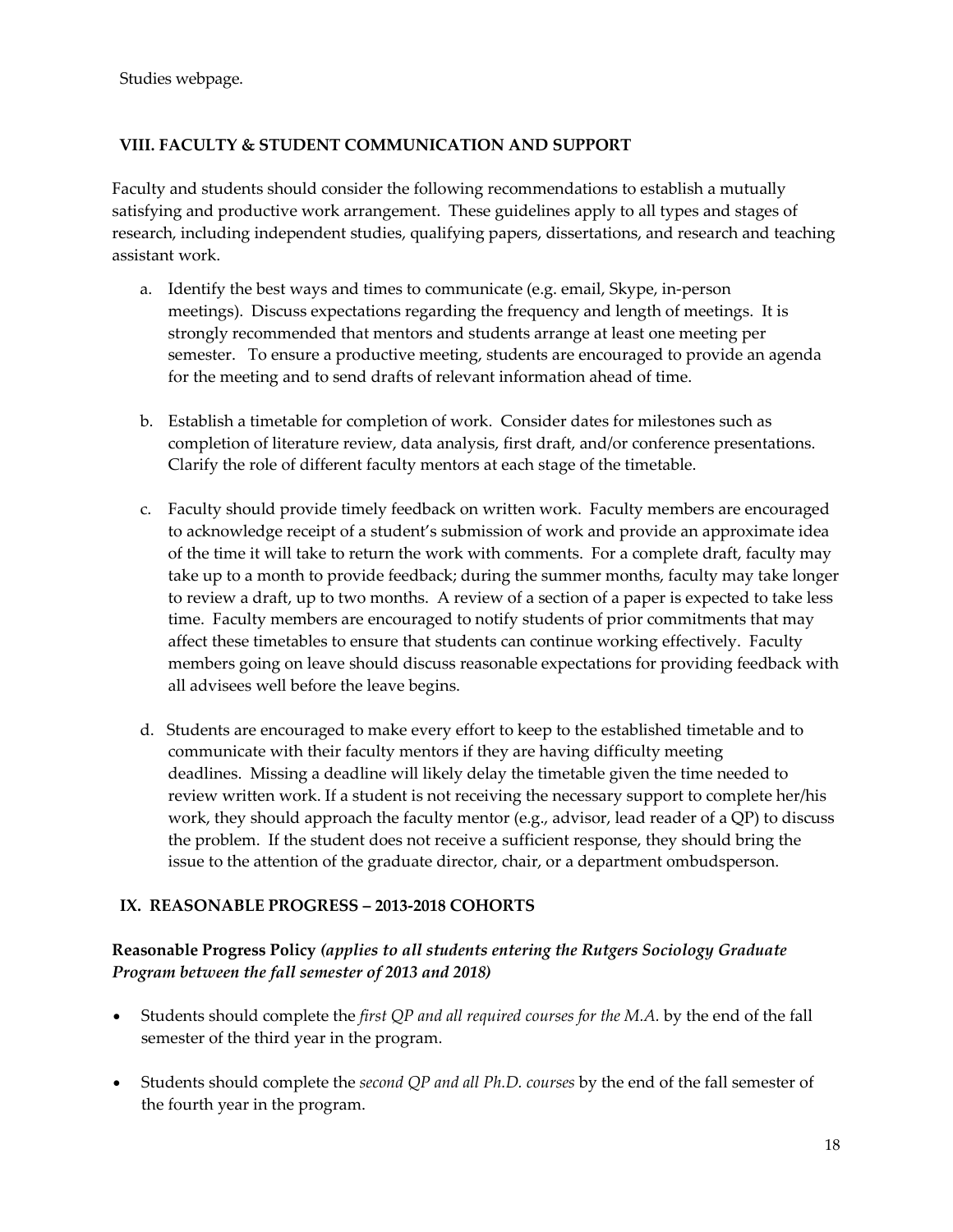• Students should complete their *dissertation proposal and move to ABD status* by the end of the fall semester of the fifth year in the program.

Should a student fail to meet any of the above deadlines, the student and their advisor will receive a notice of unsatisfactory progress. The student is then required to submit a detailed work plan for finishing any uncompleted work by the end of the following semester. The work plan should be written in consultation with the student's advisor, the lead reader of the Qualifying Paper (when applicable), and the graduate director, all of whom must approve the plan. Failure to meet the deadlines set forth in the work plan will result in the loss of eligibility for funding and may lead to dismissal from the program. *Please consult section IX.2 below for the policy on extenuating circumstances.*

At the end of the fifth year and every subsequent year in the program, each student must submit a written plan for moving forward and completing the dissertation in a timely manner. This plan must be approved by the student's advisor. These plans will be reviewed during the annual student review. The goal of these annual reviews is to foster the development and completion of the dissertation and Ph.D. degree as a means to launch students on to successful careers. A letter will be sent to each student providing feedback on their plan.

Note that the policy of the School of Graduate Studies is that full-time Ph.D. students complete their degrees in seven years or less. Students in the Sociology Department should finish their Ph.D. within this time frame. Requests to the Graduate School for extensions beyond seven years are strongly discouraged. Such requests will be evaluated by the graduate director and the student's advisor on an individual basis.

### **2. Extenuating Circumstances**

In some instances, a student may fail to meet the standards for reasonable progress due to circumstances that are beyond their control. Such circumstances include (but are not limited to) severe and/or long illness, a serious accident, intensive caregiving, family leave, and death in the family. They also include unusual circumstances regarding challenges related to data collection, complications with IRB approval, or unusually delayed feedback by faculty. When such circumstances apply, the student may petition to produce a work plan outlining their plan to achieve reasonable progress regarding program milestones (set forth in section IX.1) to finish a qualifying paper or a dissertation proposal.

To petition for an extension, the student should submit a letter to the graduate director explaining the circumstances and outlining a proposed timeline for finishing necessary work. The student's advisor should also submit a brief letter of support for the extension and proposed timeline. If more than one semester is needed to get a student's graduate work back in line with the reasonable progress policy (section IX.1), the student may request a leave of absence from the graduate director for up to two semesters in which the student can register under matriculation continued status. Semesters of matriculation continued status do not count toward a student's standard of progress.

### **3. Grandfathering for the Reasonable Progress Policy and M.A./Ph.D. Requirements**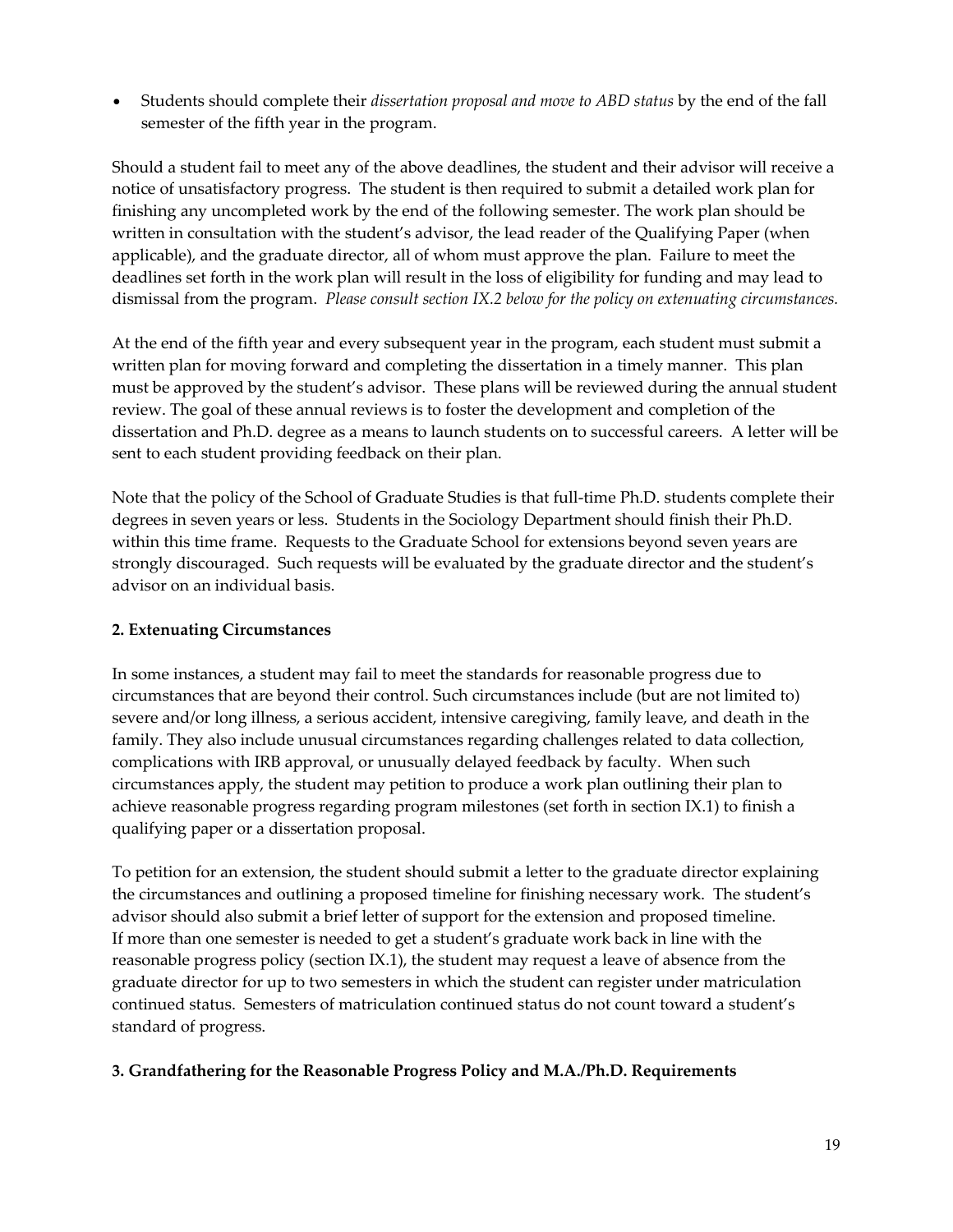Some grandfathering of the requirements and policies on reasonable progress is necessary to align the progress of students who entered the sociology graduate program prior to the fall semester of 2013 with the new policies on standards of reasonable progress described in section IX.1. Every student who entered the program in the fall semester of 2009 through the fall semester of 2012 will thus be given a one-semester extension beyond the standards noted in section IX.1 to finish incompletes, a qualifying paper, or a dissertation proposal and align oneself with the new policies (see the full description of the policy and extenuating circumstances in sections IX.1-2). They will thus be expected to complete the first QP and all required courses for the M.A. by the end of the spring semester of the third year in the program, the second QP and all Ph.D. courses by the end of the spring semester of their fourth year in the program, and their dissertation proposal (and move to ABD status) by the end of the spring semester of their fifth year in the program (all conditions beyond these dates that are noted in sections IX.1-2 apply).

### **X. PERIODIC EVALUATIONS OF PROGRESS**

Evaluation of student progress is an essential feature of our graduate program. The fundamental purpose of evaluation is to ensure that students complete the program in the most rewarding way possible, and achieve the highest standards of excellence in their development as scholars. Periodic evaluation offers students substantive guidance about their projects and a reminder to be timely in the completion of their work. In short, the faculty is committed to periodic evaluation as a constructive process.

In some instances, the department will decide that a student may not continue in the program, either because of clear signs of lack of progress, or because the program is no longer serving the needs and interests of that student. However, this decision, consistent with all assessments, is made according to the guidelines for review set forth below and in as transparent a fashion as possible.

### **1. Annual Review and Individual Development Plans**

The primary instrument for periodic evaluation is the Annual Review. To offer feedback in the timeliest way, all students are reviewed annually, including those in the advanced stages of dissertation work. Different cohorts are reviewed at different times of the year. Students are evaluated on the quality of their performance in class, on independent research projects including qualifying papers, and in their success in meeting the department's expectations regarding the reasonable progress deadlines.

In the near future the department will be implementing a new system of Individual Development Plans, IDPs, as a way to enhance our mentoring activities.

- a. **Criteria for Evaluation:** The following specific criteria are used for evaluation:
	- *Course grades.* Attention is given to both the student's distribution of grades and the overall GPA.
	- *Progress on Qualifying Papers and on the Dissertation.* The department considers the quality of this aspect of the student's work and the timeliness with which it is completed.
	- *Incompletes.* Carrying Incompletes, and/or a recurrent failure to complete coursework on time, is considered a cause for concern.
	- *Other factors.* The faculty may also consider additional factors, including for example, a student's ability to respond thoughtfully to faculty feedback, originality and rigor of a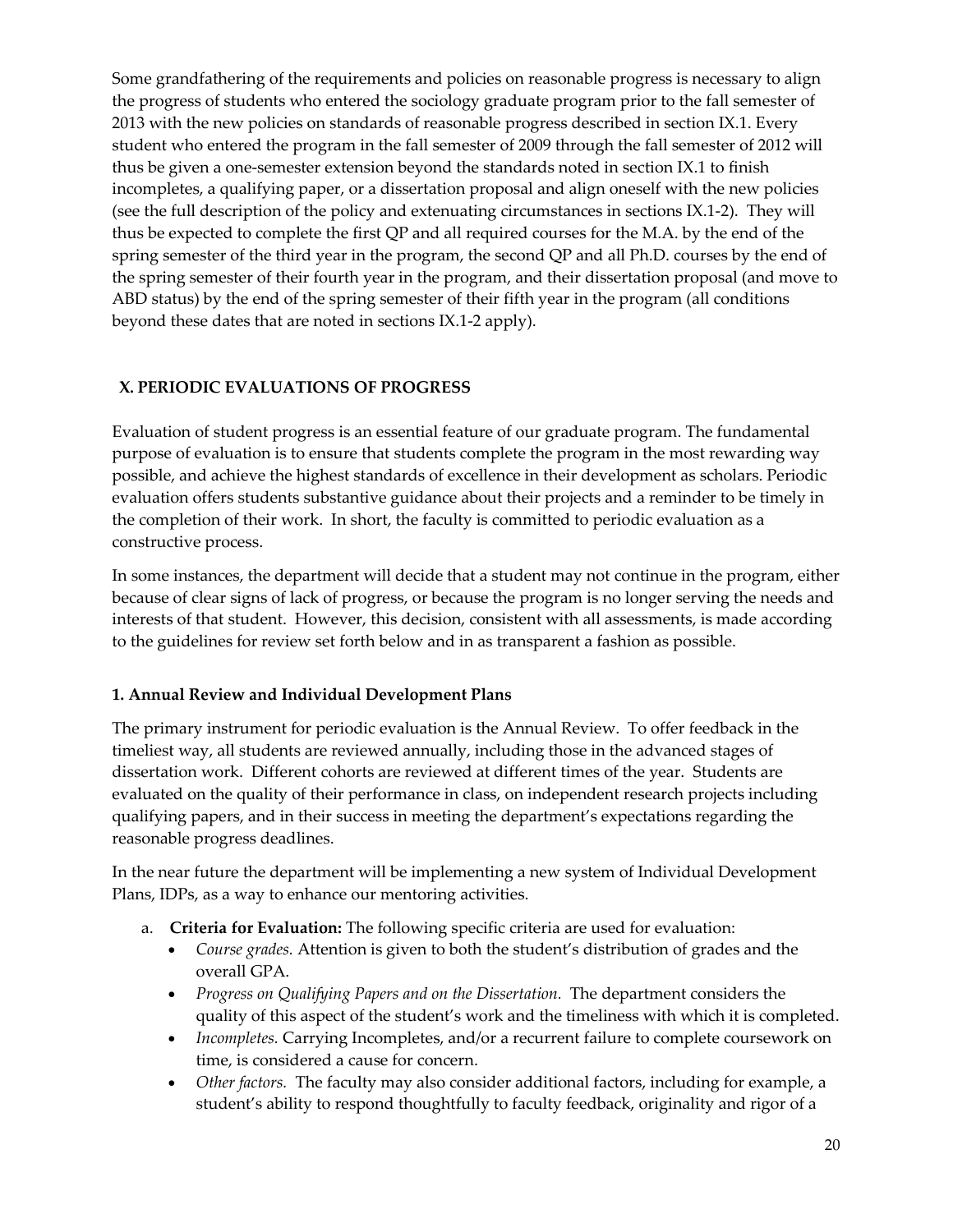student's work, the breadth of a student's course of study, and compliance with the university's code of ethics.

- b. **Timing of Reviews:** First- and second-year students are reviewed in late March. Students in the third through seventh years are reviewed in the fall semester.
- c. **Providing Feedback to Students:** The Graduate Director sends a letter to each student within a month following the Annual Review, summarizing the faculty's assessment of the student's progress and offering constructive criticism and guidance moving forward.

### **2. Master's Review**

The Annual Review process is the single most important means of student evaluation in the department. But at the time that the student completes the Second-Year Paper and all coursework necessary for the Master's degree, the faculty takes stock of the student's overall progress. The student's committee makes one of three recommendations: (a) to grant the Master's degree as a stepping stone to the Ph.D.; (b) to grant a terminal Master's degree signifying that the student may not continue in the program toward the Ph.D.; or (c) to deny the Master's degree. Most students completing the Master's degree fall into category (a).

### **3. Students under 3-6-9 Plan: Work Plans, Unsatisfactory Progress, and Discontinuation**

If a student under the 3-6-9 plan fails to meet a **guideline,** the GPD will request a *work plan* from the student, with the full involvement of the student's advisor and committee members.   The work plan will acknowledge key dates and activities to ensure continuation in the program by completing the necessary task before reaching program **deadlines**. Note: Work plans may be required of any student, whether under the 3-6-9 plan or not, for missing important guidelines and issues related to time to degree.

If the student has not completed the required work by our current Annual Review Meetings, held each fall semester for years 3+, we will also assess the progress of students who have not completed their second-year paper. Spring semester review for years 1 and 2, will be conducted along with time devoted to assessing the progress of students in years 4, 5 and 6 regarding their Final Qualifying Paper and Dissertation Proposal Defense. With each review the student and the student's advisor will receive an annual review letter noting *satisfactory or unsatisfactory progress* regarding their progress on these benchmarks in addition to other comments. The student will have until the **deadline** (see above) to complete the required work or face program discontinuation.

*In summary – a Missed Guideline date will require the GPD in the Annual Review Letter (or special letter as necessary) to request a Work Plan approved by the student's committee members and the GPD. A follow-up letter from the GPD will indicate either "Satisfactory or Unsatisfactory Progress on the student's work plan". The student has until the Deadline to complete the work or face discontinuation. If there are extenuating circumstances the student will be encourage to pursue Matriculation Continued or leave status.* 

# **4. ABD Yearly Update**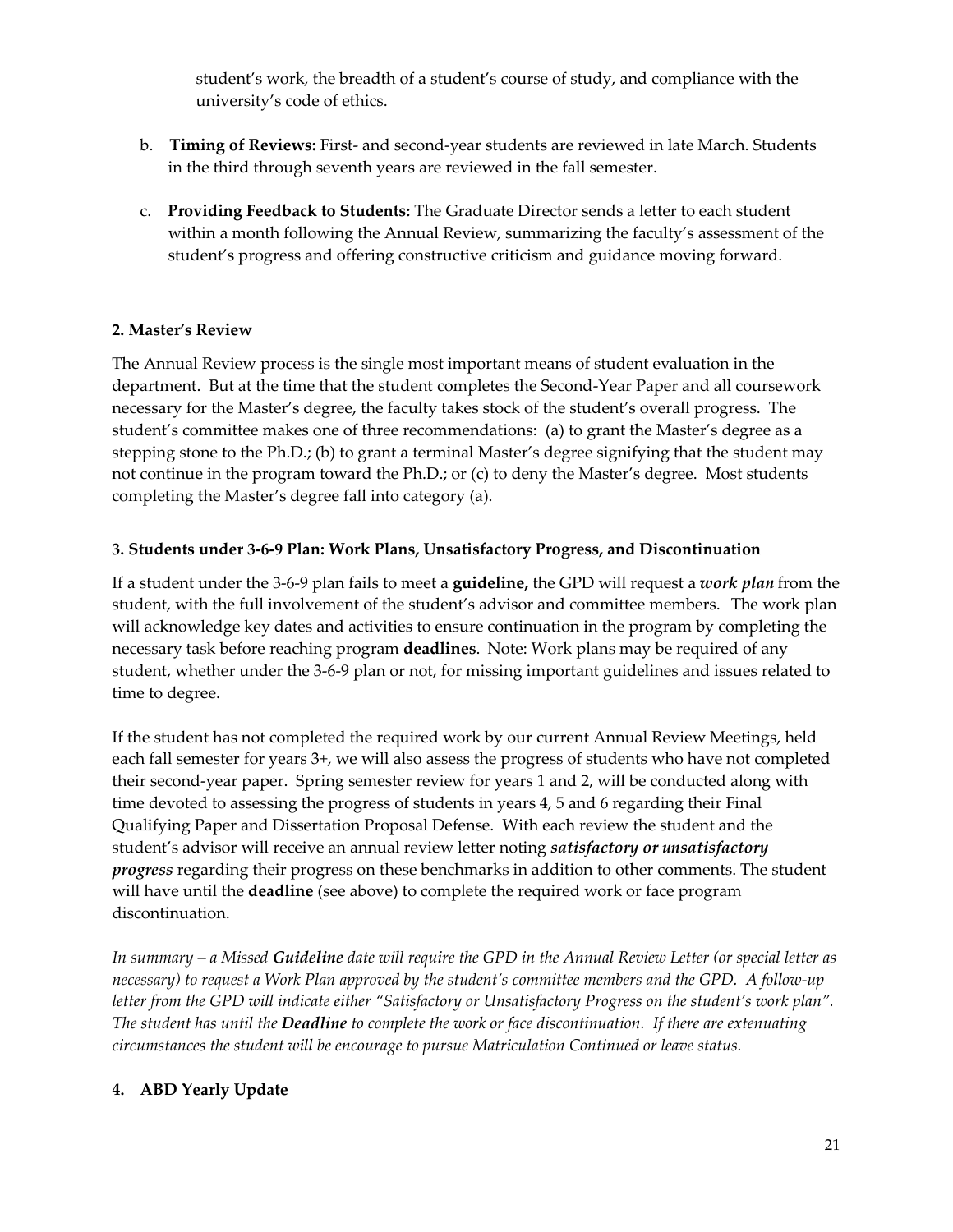The Graduate Program Committee now requires all ABD students to provide a yearly written update on their progress to their advisor, committee members, and the GPD. Each ABD student must fill out and submit a yea[r ABD Update Form.](https://sociology.rutgers.edu/academics/graduate/forms) This is to assure the student is making reasonable progress in completing the dissertation by the Y9 deadline. Note: the SGS expects all of its graduate students to complete their degree within 7 years. This review process will occur each spring semester during the annual review of cohorts 1 and 2. Failure to provide a yearly update or achieve its objectives will be noted in the student's record, and will be considered at the Year 9 deadline.

### **5. Discontinuation for Other Reasons**

Students could face discontinuation from the program for several other reasons in addition to missing essential program deadlines. These include (but not limited to):

- 1.      *Registration Lapses.* Any unapproved lapse in registration will be considered a voluntary withdrawal from the program. In extenuating circumstances, students may request a formal leave of absence or register as Matriculation Continued (maximum 2 semesters) with the permission of the student's advisor and Graduate Program Director.
	- a. Note: A student on MC or leave of absence may not bank their funding. In such cases, the student's funding is lost for those semesters away.
- 2.      *Ten Year Maximum***.** The SGS Graduate Student Handbook states: "All students are expected to complete their degrees within 10 years. In the event that a student has been enrolled for 10 years without completing the degree, and the student's continuation beyond 10 years has not been approved under the foregoing process, the student will be informed that he or she has ninety days to show cause why he or she should not be dismissed from the School of Graduate Studies."
- 3.      *Losing Contact:* Any student, including ABDs, who is not in regular contact with their advisor(s) and committee members for a year (2 consecutive semesters) will be viewed as voluntarily withdrawing from the program. We define regular contact as an in-person meeting, Skype or phone conversation with follow-up emails at least once each semester between the advisor and student. It will be the student's responsibility to stay in contact with their advisor and committee members and to respond to faculty inquiries. Faculty should keep emails and other records of contact with their advisees, in case a student contests discontinuation.
- 4.      *Excessive Incompletes*: Any student with more than 2 incompletes in any semester will face discontinuation from the program. SGS Graduate Handbook requires that a student with 2 or 1 incomplete(s) has only 1 semester to reduce the student's incompletes to 1 or none respectively. Any student who has not made-up their final incomplete within 1 year will face discontinuation from the program.

# **XI. FORMS**

A candidate entering the final semester of their M.A. or Ph.D. program should complete the following forms:

### **1. Master of Arts Candidacy Form**

Students should complete this form and bring it to the sign-off meeting for the first qualifying paper. The form may not be filed before the student has completed 30 credits (including the five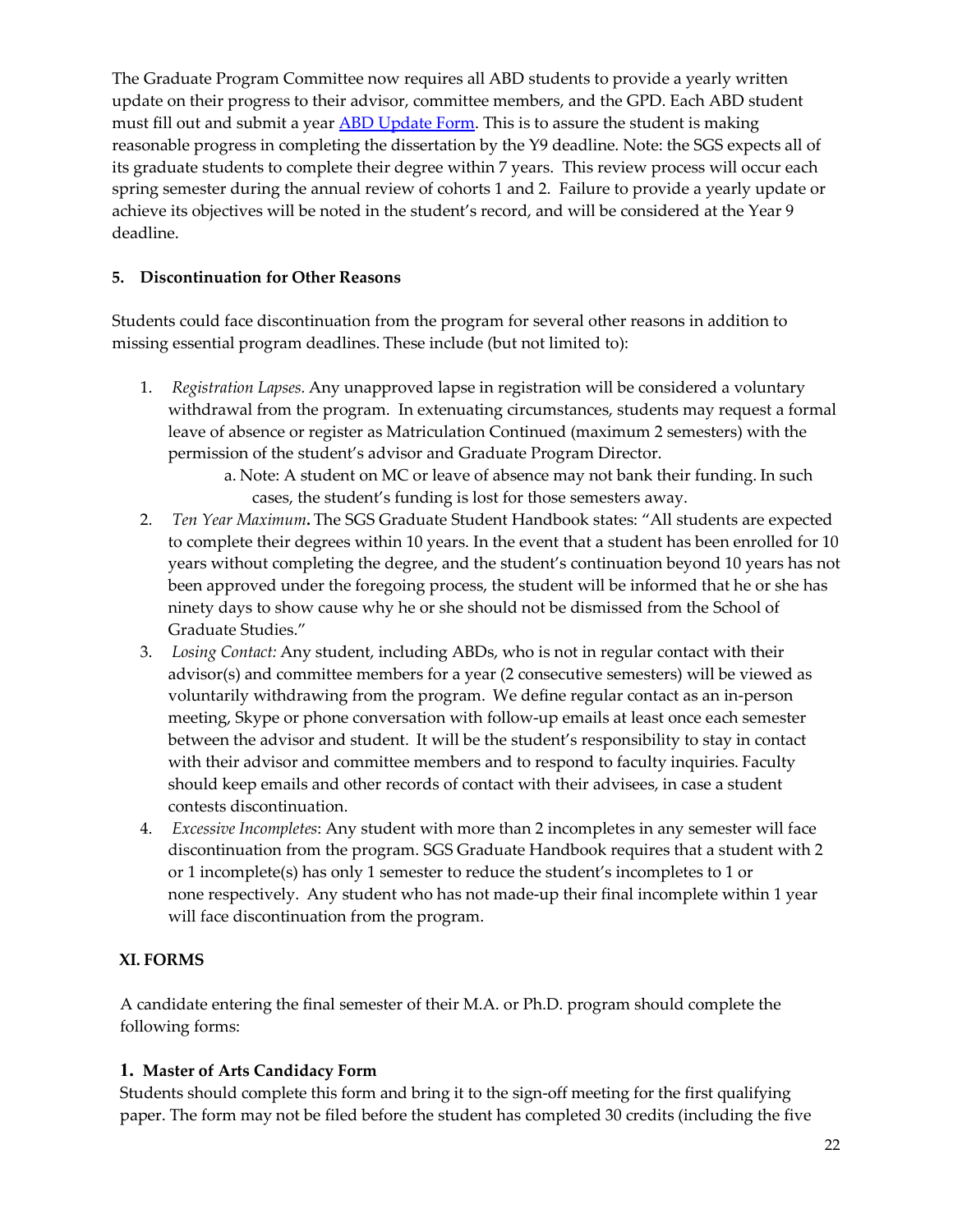required M.A. courses) and signing off on the first qualifying paper. Students should refer to the Qualifying Paper and MA Degree Checklist on the [Forms & Checklists](https://sociology.rutgers.edu/academics/graduate/forms) page of the department's website for specific instructions.

# **2. Ph.D. Candidacy Form**

Before the sign-off meeting for the second Qualifying Paper, the student should complete pages 1, 2, and 4 of the PhD Candidacy form. At the completion of this sign-off meeting, readers for the QP2 sign page 2, Section B and return the PhD Candidacy form to the Sociology graduate office.

After the successful completion of the student's dissertation proposal, the Graduate Director signs the Ph.D. candidacy form (page 2, section B) and the student should bring the form to the Graduate School. Students should refer to the Becoming ABD and Being Admitted to Candidacy Checklist on the [Forms & Checklists](https://sociology.rutgers.edu/academics/graduate/forms) page of the department's website for specific instructions.

# **3. Dissertation Defense Forms**

*Before* the dissertation defense, the student must pick up the PhD Candidacy form from the Graduate School. Upon the successful defense of the dissertation, the student's committee members sign page 3, Section B of the Ph.D. candidacy form and the title page of the dissertation. The Graduate Director must then sign the Ph.D. candidacy form certifying all requirements for the Ph.D. degree have been met. The completed candidacy form and signed title page with original signatures are turned in to the Graduate School.

Students must complete various forms for the Graduate School in order to receive the PhD degree. This includes a payment fee form, copyright agreement form, questionnaire, online diploma application, et al. These documents and their deadlines are available on the Graduate School's webpage. Students should also refer to the PhD Graduation Checklist on the Forms & [Checklists page](https://sociology.rutgers.edu/academics/graduate/forms) of the department's website for specific instructions.

**NOTE**: Degrees are conferred and diplomas issued in October, January, and May. However, a commencement ceremony only takes place in the spring. Recipients of October and January degrees may attend convocation in May. Diplomas and interim certificates will be withheld from all students whose financial and/or library accounts are not clear.

# **XII. MISCELLANEOUS**

# **1. Protection of Human Subjects in Research**

All members of the University community who conduct research with human beings as subjects must conform to procedures prescribed by the U.S. Department of Health and Human Services. These procedures include the review of the project by a University Review Board for the Protection of Human Subjects in Research. All information about the Protection of Human Subjects in Research and applications for the review of research with human subjects by the Institutional Review Board (IRB) is available at the webpage for the [Human Subjects Protection](https://orra.rutgers.edu/hspp)  [Program.](https://orra.rutgers.edu/hspp)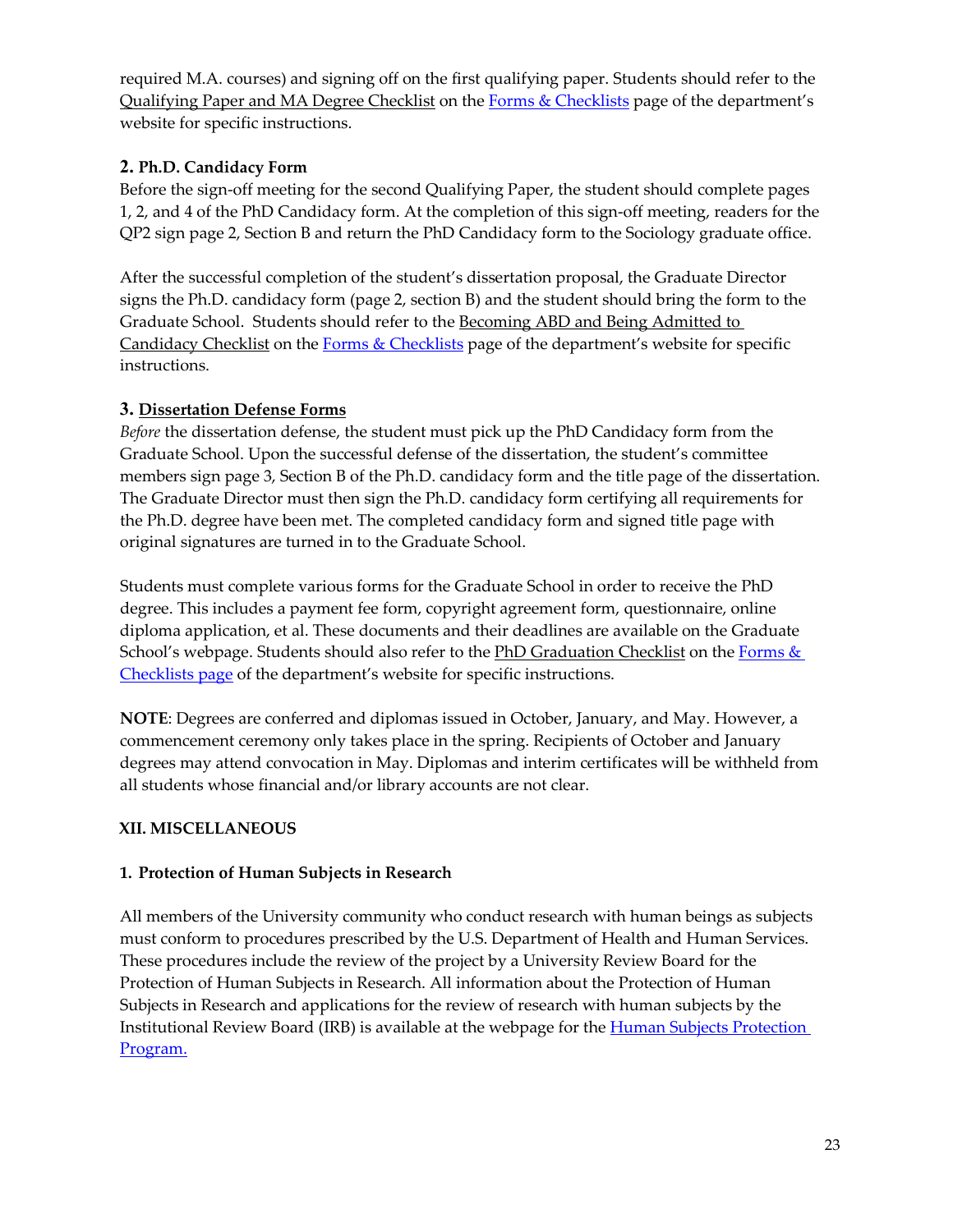*The University takes this requirement very seriously. A Ph.D. may not be awarded if a dissertation is based upon research that did not receive IRB approval*. IRB review is also required for any original research involving human subjects conducted for courses or qualifying papers.

### **2. Readmission or Restoration of Active Status**

Students who interrupted their graduate registration without receiving a PhD degree must apply for readmission. The student must complete the application for readmission available on the webpage of th[e School of Graduate Studies.](https://gsnb.rutgers.edu/resources/forms) Before reapplying, individuals must: (1) meet with GPD, (2) find a faculty member willing to serve as their advisor and (3) assemble a dissertation committee, depeding on their progress in the program. This form must be approved by the graduate director (and for international students by the Center for Global Services) before it is submitted to the Graduate School. Upon readmission, a restorative fee of one credit of tuition at the current in-state rate for each term lapsed (up to five terms) is charged for students who were ABD when they left the program. A request for a waiver of the restorative fee can be applied for if the applicant can justify a case of extreme hardship or severe temporary disability.

### **3. Matriculation Continued**

If circumstances arise that make it impossible for a student who is not yet ABD to be actively involved in either coursework or research, they may register for Matriculation Continued with the approval of the Graduate Program Director. The student is charged a nominal fee for this registration status which carries zero credits. Registering as Matriculation Continued keeps the individual as an active student who does not have to apply for readmission upon returning to their work toward their degree. A student can register for as Matriculation Continued for a maximum of two semesters. Situations may arise where the Graduate Program Director, in consultation with the student's advisor and faculty, adds conditions regarding the student continuing in the program.

# **4. Full-time and Part-time Programs**

Before a student is ABD, they must register for at least 9 credits to be considered a full-time student. After a student is admitted to candidacy (i.e., they are ABD), they are considered a full-time if they are registered for one research credit.

### **APPENDIX A: M.A.–Ph.D. Timeline**

The following timeline of coursework and other requirements for completing the M.A. and Ph.D. degrees is intended to provide guidance for making reasonable progress toward successful completion of the program. The faculty, particularly your adviser, committee members, and the graduate director, should be consulted to obtain the support needed to foster your work and meet the deadlines for reasonable progress (see section IX) or the 3-6-9 Plan.

For Cohorts 2013-2018, note that the deadlines for completing the qualifying papers (QP) and the dissertation proposal should be viewed as outer limits for finishing these requirements. The deadlines for approval of the QP proposals are strongly recommended in order to facilitate completion of the QPs by the deadlines.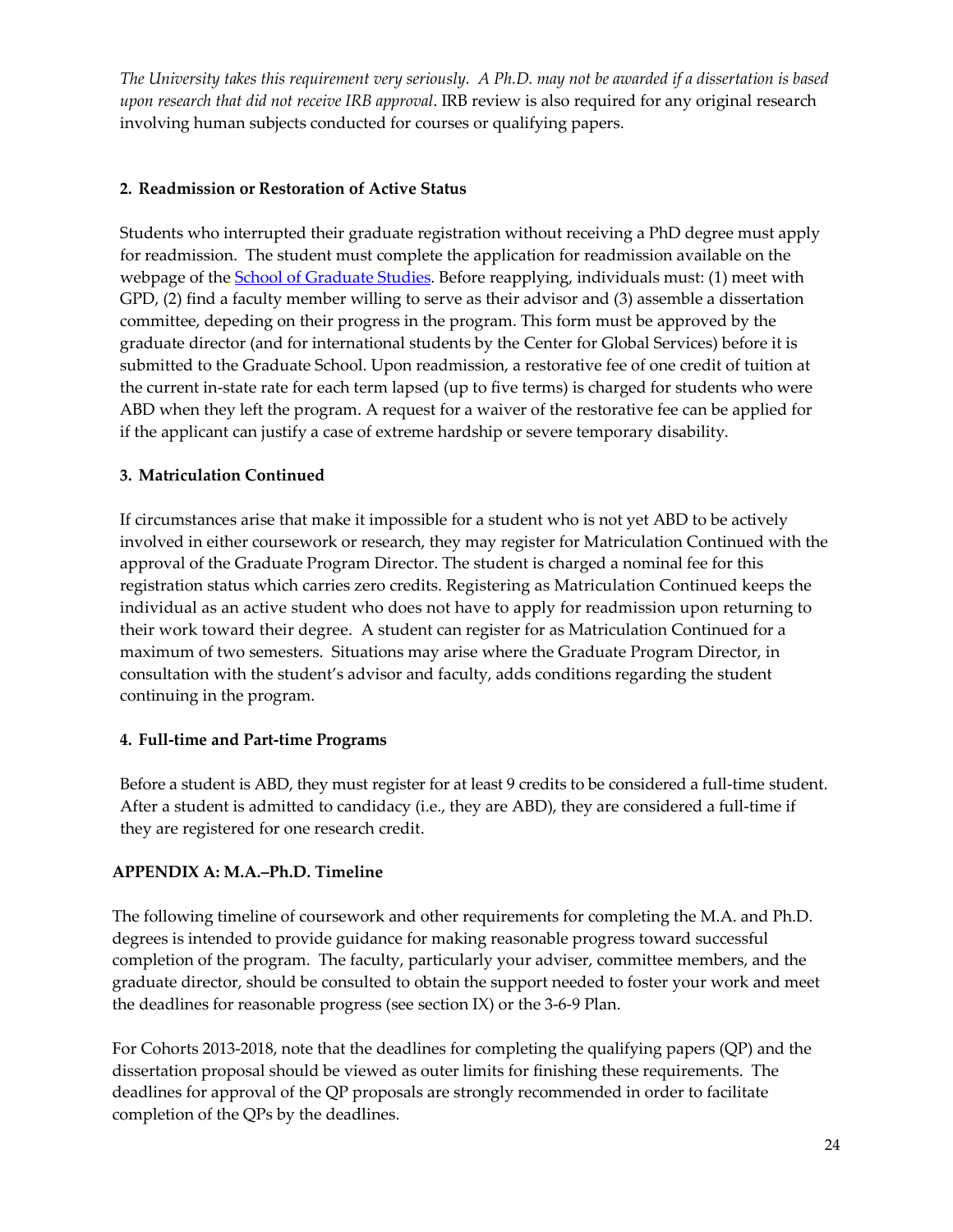### **1.** *2019 COHORT AND THEREAFTER – THE 3-6-9 PLAN*

*Due to COVID and scheduling changes, for some cohorts not all required courses (particularly 541 and 542) will be listed in the sequence below. In those instances, please substite an elective for the requirement missing. Contact the GPD with any questions.*

| Year <sub>1</sub>                                 |                                        |  |  |  |
|---------------------------------------------------|----------------------------------------|--|--|--|
| Fall                                              | Spring                                 |  |  |  |
| 501 Research Methods (M)                          | 516 Contemporary Theory (M)            |  |  |  |
| 515 Classical Theory (M)                          | 542 Stat Methods in Soc II (P)         |  |  |  |
| 541 Stat Methods in Soc I (M)                     | <b>Elective Course</b>                 |  |  |  |
| Elective Course <sup>+</sup>                      | Elective Course <sup>+</sup>           |  |  |  |
| Proseminar                                        | Proseminar                             |  |  |  |
|                                                   |                                        |  |  |  |
| Year <sub>2</sub>                                 |                                        |  |  |  |
| Fall                                              | Spring                                 |  |  |  |
| 503 Second Year Paper Seminar (M)                 | 504 Second Year Paper Seminar (M)      |  |  |  |
| <b>Elective Course</b>                            | Second Methods Course (P)              |  |  |  |
| <b>Elective Course</b>                            | <b>Elective Course</b>                 |  |  |  |
| <b>Elective Course</b>                            | Elective Course <sup>+</sup>           |  |  |  |
| Proseminar                                        | Proseminar                             |  |  |  |
| By November 15: Proposal for Second               | By June 15: Second Year Paper defended |  |  |  |
| Year Paper approved                               |                                        |  |  |  |
| Year <sub>3</sub>                                 |                                        |  |  |  |
| Fall                                              | Spring                                 |  |  |  |
| <b>Elective Course</b>                            | <b>Elective Course</b>                 |  |  |  |
| <b>Elective Course</b>                            | <b>Elective Course</b>                 |  |  |  |
| <b>Research Credits</b>                           | <b>Research Credits</b>                |  |  |  |
| By November 15: Proposal for Final Qualifying     |                                        |  |  |  |
| Year 4                                            |                                        |  |  |  |
| By November 15: Final Qualifying Paper defended   |                                        |  |  |  |
| Work on the dissertation proposal                 |                                        |  |  |  |
| Writing Seminar (enrollment for research credits) |                                        |  |  |  |
| Research credits                                  |                                        |  |  |  |
| Year <sub>5</sub>                                 |                                        |  |  |  |

<sup>\*</sup> <sup>+</sup> Students may elect to take a fourth course.

<span id="page-25-0"></span><sup>(</sup>M) - Specific course required for the M.A. (P) - Specific course required for the Ph.D.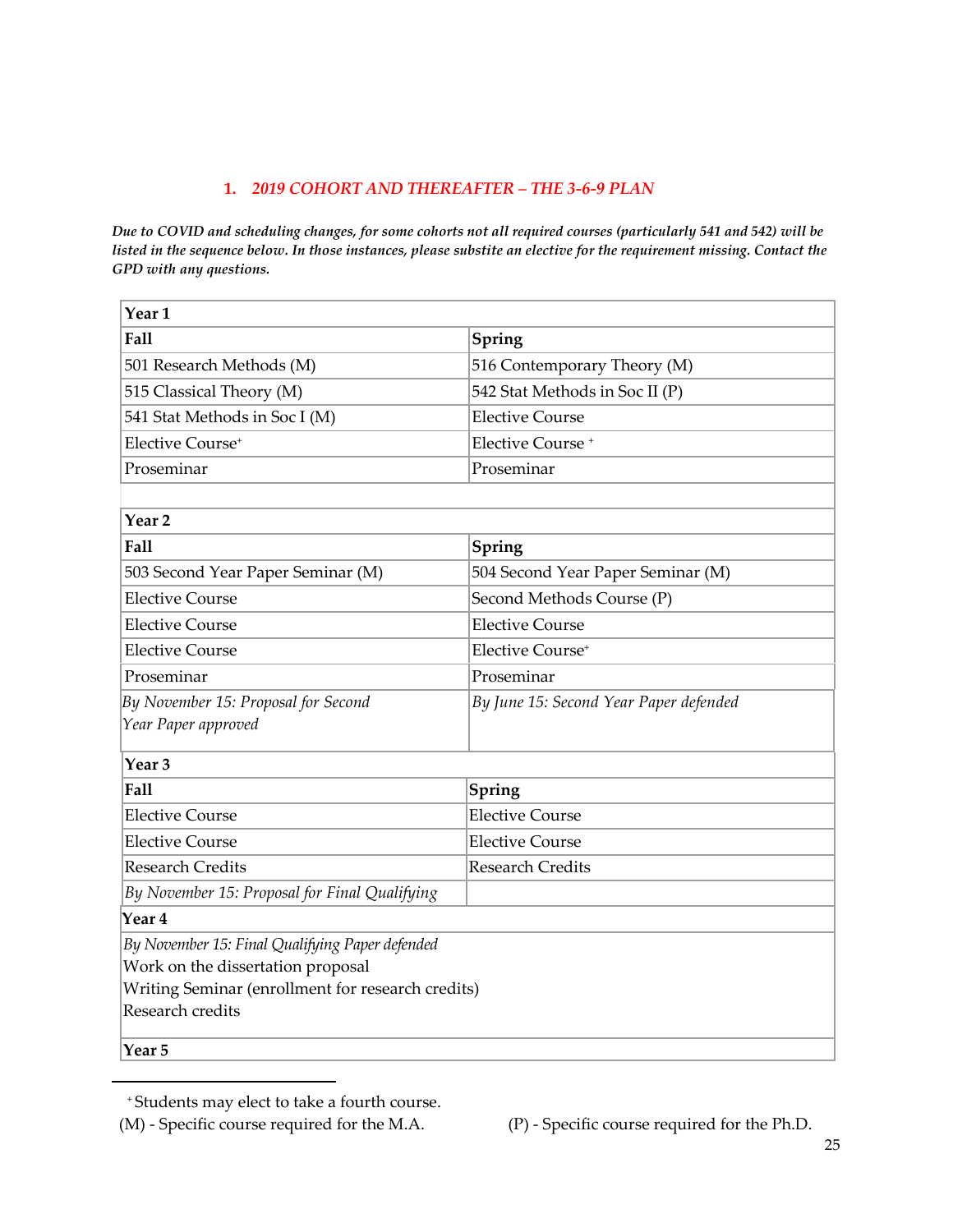*By November 15: Dissertation proposal written and successfully defended* Research credits, writing and defending the dissertation

**Year 6**

*By August 15: Dissertation successfully defended*

### **2.** *2013-2018 COHORTS*

| Year <sub>1</sub>                                                            |                                                           |
|------------------------------------------------------------------------------|-----------------------------------------------------------|
| Fall                                                                         | Spring                                                    |
| 501 Research Methods (M)                                                     | 516 Contemporary Theory (M)                               |
| 515 Classical Theory (M)                                                     | 541 Stat Methods in Soc I (M)                             |
| <b>Elective Course</b>                                                       | <b>Elective Course</b>                                    |
| Elective Course <sup>+</sup>                                                 | Elective Course <sup>+</sup>                              |
| Proseminar                                                                   | Proseminar                                                |
| Year <sub>2</sub>                                                            |                                                           |
| Fall                                                                         | Spring                                                    |
| Stat Methods in Soc II (P)                                                   | Second Methods Course (P)                                 |
| Elective course                                                              | <b>Elective Course</b>                                    |
| Elective course                                                              | <b>Elective Course</b>                                    |
| Elective Course <sup>+</sup>                                                 | Elective Course*                                          |
| Proseminar                                                                   | Proseminar                                                |
|                                                                              | By March 15: Proposal for QP#1 approved                   |
| Year <sub>3</sub>                                                            |                                                           |
| <b>Fall</b>                                                                  | Spring                                                    |
| Writing Seminar (P)                                                          | <b>Elective Course</b>                                    |
| <b>Elective Course</b>                                                       | <b>Elective Course</b>                                    |
| <b>Research Credits</b>                                                      | <b>Research Credits</b>                                   |
| December 15: Qualifying paper #1<br>completed and approved                   | By March 15: Proposal for qualifying paper<br>#2 approved |
| Year 4                                                                       |                                                           |
| December 15: Qualifying paper #2 completed and approved                      |                                                           |
| Work on the dissertation proposal                                            |                                                           |
| Writing Seminar (second and subsequent enrollments for research credits)     |                                                           |
| Research credits                                                             |                                                           |
| Year 5 and Beyond                                                            |                                                           |
| December 15, Year 5: Dissertation proposal written and successfully defended |                                                           |

<span id="page-26-0"></span>Research credits, writing and defending the dissertation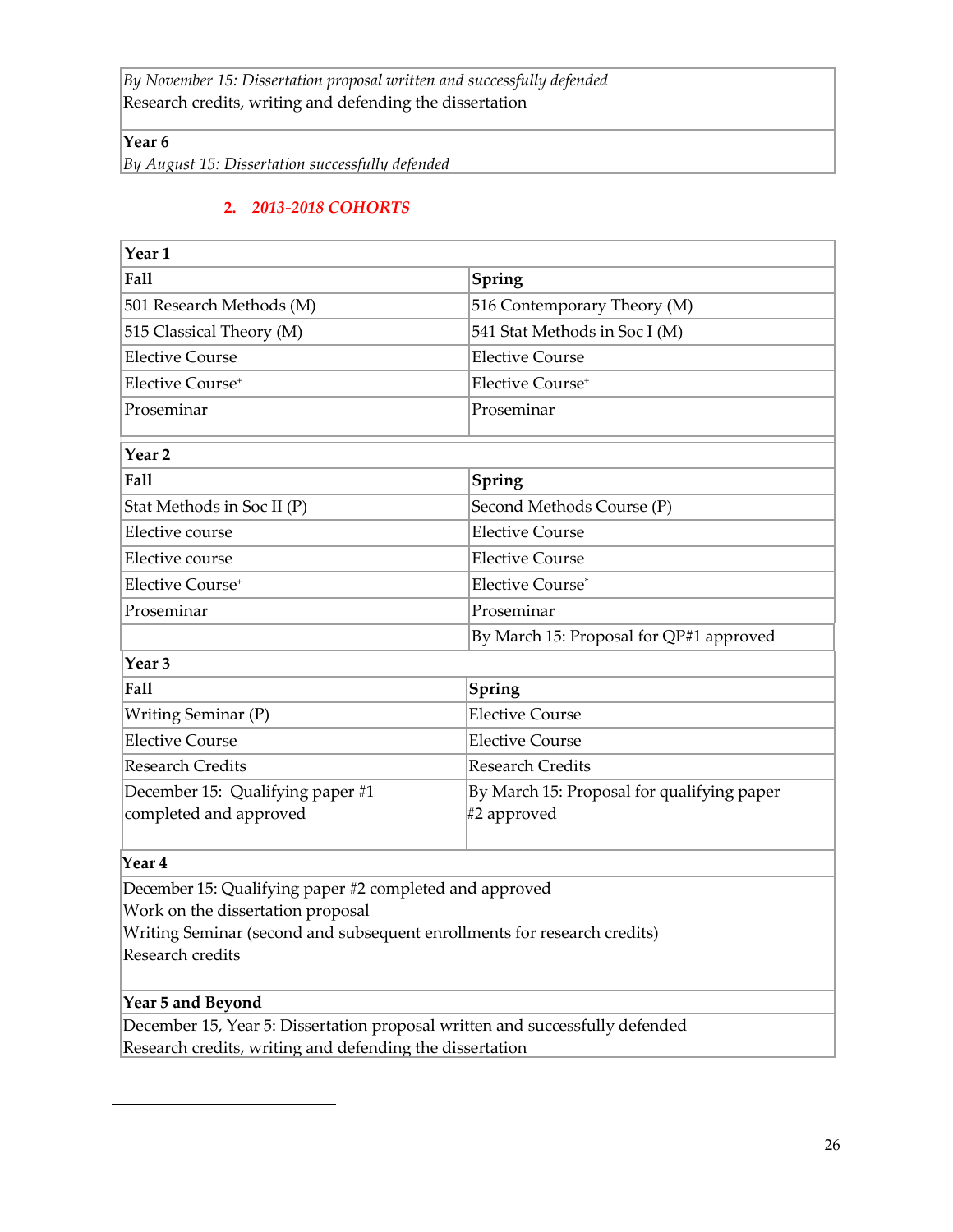### **APPENDIX B: Guidelines for Graduate Student Participation in Faculty Recruitment**

### **Background**

Recruitment of T/TT faculty is one of our most important and consequential duties as faculty members. We are potentially hiring a new colleague for a duration of thirty or more years. Any new hire must satisfy important criteria which include: (1) a strong track record and clear promise of achieving promotion with tenure; (2) the ability to strengthen the department core clusters and/or address new areas of specialization/growing areas within the discipline; (3) the ability to bridge multiple areas of specialization; (4) the ability to strengthen ties across SAS departments and schools; (5) the ability to strengthen and/or broaden course offerings and provide mentorship at the graduate level; (6) the needs of the undergraduate program because tuition dollars support the vast majority of the SAS (and the department) budget; and (7) the ability to satisfy a number of constituencies, including the university administration, faculty, and candidate.

The hiring decision necessitates a long-term perspective regarding the department's interests. The department's by-laws, which comply with guidelines laid out by the SAS by-laws, state that each T/TT faculty member has voting rights on the hire of a new T/TT faculty member. NTT faculty, who are currently appointed on three-year contracts, and students, who are short-term members of the department, play an advisory role in the hiring process, but they do not have voting rights on positions outside of their track or rank. This voting structure is consistent with that found across American universities.

Nonetheless, graduate student perspectives on potential hires are valuable in faculty deliberations, and student involvement in our recruitment efforts is essential to a successful outcome. Moreover, the experience of serving as a search committee rep provides students with valuable insight into the academic job market. This document offers guidelines and expectations for both faculty and students about roles in the hiring process.

### Student Involvement in Hiring Efforts

GUSS should select a graduate student to serve in an advisory capacity on the recruitment committee no later than August of the year in which they will serve. Typically, selection of the short list of candidates is complete by early October, with campus visits to follow later in the month. An official job offer to our top candidate is often made in November.

The GUSS student rep will have the following responsibilities:

- 1. Meet with the search committee chair to discuss expectations regarding the hiring process and timing of key events at the beginning of the semester. In particular, the chair and student rep should discuss and anticipate any periods that may be active and rushed (e.g. when faculty are making decisions about applications, interviews, and/or offers).
- 2. Meet with and/or survey other graduate students to identify graduate student priorities (e.g. substantive area; methodological expertise; diversity) in a new faculty hire. The student rep should share this information with the committee at an early date so that faculty committee members can keep these criteria in mind as they review applications.
- 3. Access and review the applications (minus letters of recommendation) via online HR process.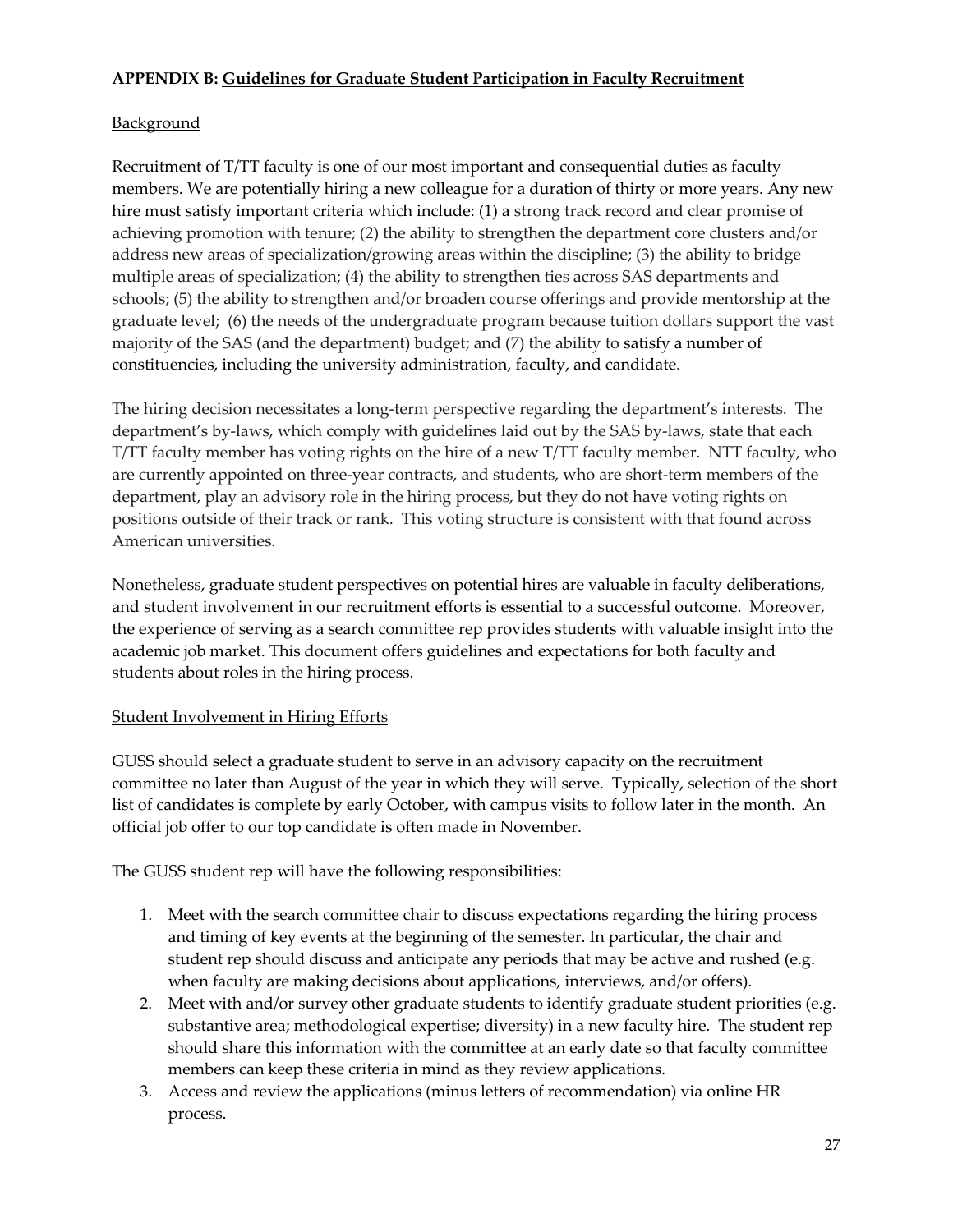- 4. Prior to the faculty deliberations selecting long/short lists of candidates, the graduate student rep should pass on any additional information on criteria important to graduate students in the hire. The rep is welcome to provide names of candidates whom s/he finds particularly appealing.
- 5. Encourage and secure graduate student involvement in the campus visits. This consists of: hosting the candidate luncheon with graduate students, typically held after the job talk; encouraging graduate students to attend both the job talk and the lunch; and obtaining feedback on the candidates after the visit. The student rep is encouraged to collect feedback on candidates as soon as possible after each visit and while impressions are fresh. Keep in mind that the faculty typically meet to make a hiring decision very shortly after the last candidate interview.
- 6. The graduate student rep usually provides a brief summary of graduate student reactions at the beginning of the faculty hiring meeting. This graduate student feedback is an essential piece of information used in faculty deliberations on hiring. Faculty do not require a formal ranking of graduate student preferences of candidates. Rather, the following feedback on job candidates is especially useful.
	- a. Number of students who attended talk and/or lunch
	- b. Composite feedback from graduate students who met the candidates in the following areas:
		- i. Graduate mentorship
		- ii. Filling gaps/needs in department from the graduate student perspective
		- iii. Graduate teaching
		- iv. Any other thoughts
	- c. Thoughts about the candidates from students who were unable to meet them.
- 7. The search chair will communicate with the graduate student rep once an offer has gone out, to let him/her know the outcome and answer any broad questions about the process.

# **APPENDIX C: GUIDELINES FOR GRADUATE STUDENT REPRESENTATIVE HOSTING JOB CANDIDATES**

- 1. **Host the candidate luncheon with graduate students**, typically held before or after the job talk. This means the rep must organize the catering for the breakfast reception or lunch. Assuming that the job talk takes place on Wednesday, the rep should touch base with the department secretary the Friday before to find out more about which vendors Rutgers will accept reimbursements. I recommend checking with the interviewee (or those in contact with the interviewee) to make sure that they do not have any allergies and then calling in the order to the department secretary (for 8-10 people) on the Monday before the talk, so that s/he can coordinate with the catering company to arrive at the appropriate time.
- 2. **Encourage graduate students to attend both the job talk and the lunch** by soliciting attendees of the lunch via email about one week and a few days before the actual job talk. We recommend 7-8 graduate students confirm participation, but ordering food for 10. Typically, a few additional students that did not email will join for the lunch.
- 3. **Organize discussion during the job talk** by asking graduate students to introduce themselves at the beginning of the lunch. This tends to involve 1-5 minute introductions from each student followed by a  $Q&A$  for the interviewee. While you may opt to be more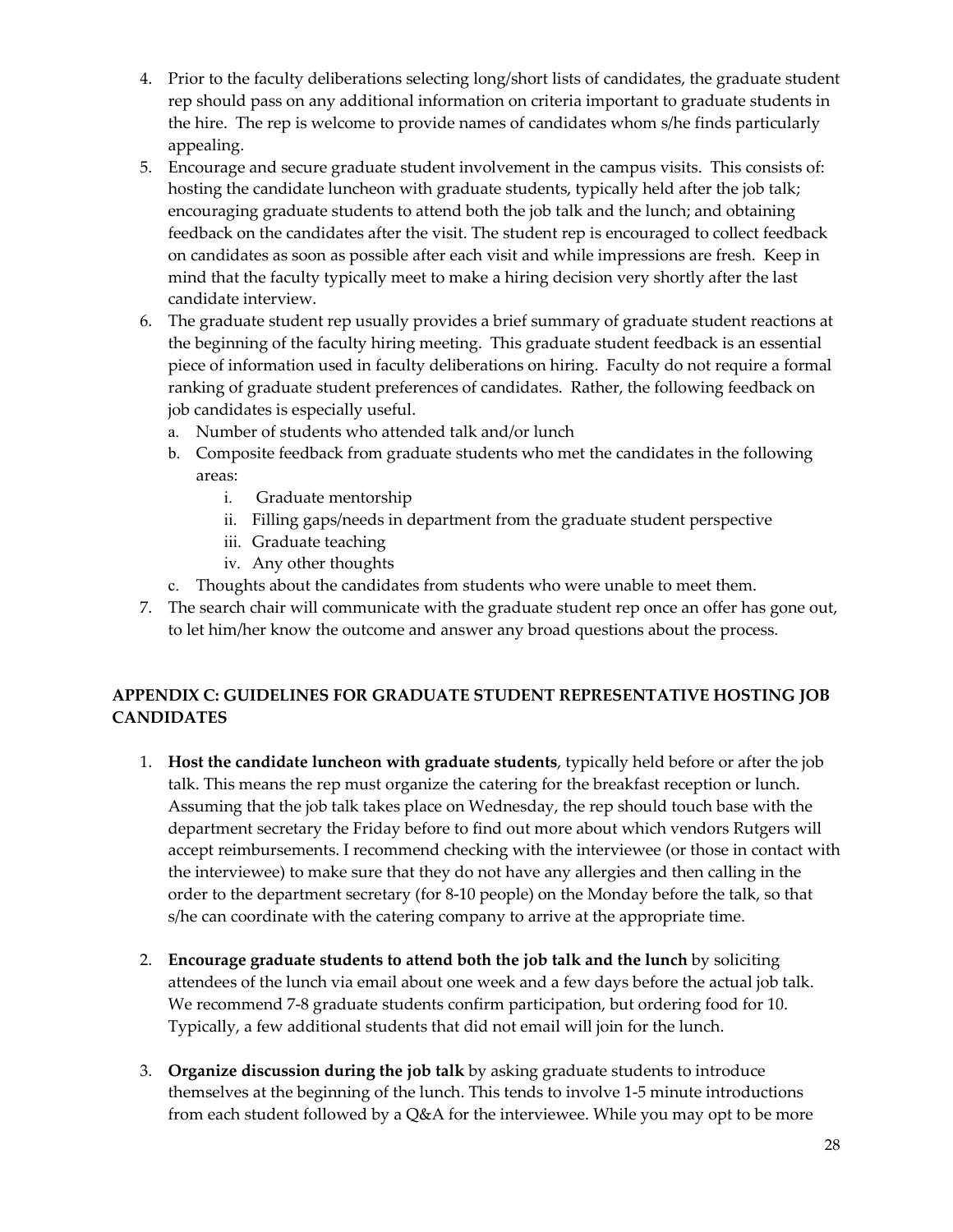involved in this process, I let the interviewee specify what they wanted to know from each student and this ended up being a criteria by which graduate students judged each of the interviewees. I also suggest preparing some questions ahead of time, because awkward silences seem to happen more often that you'd expect.

4. **Obtaining feedback on the candidates after the visit** by (1) speaking with graduate students who attend the lunch, (2) by reaching out to those who attended the talk by email or in person, and (3) by sending out a Qualtrics survey after each talk OR after all of the job talks have been completed. This already programmed survey data will help provide feedback from a range of graduate students. I recommend the graduate student rep be very proactive with collecting feedback from their colleagues. In other words, do this immediately following the last job talk. Faculty need to make these job decisions quickly so you need to be prepared for a faculty meeting within a few days after the last job talk. The rep should also be proactive in finding out the date(s) that faculty will be making these decisions, so as to have this feedback prepared. If you procrastinate, graduate students may not have the opportunity to provide feedback.

### **APPENDIX D: RESOURCES**

#### **Bias Reporting and Prevention:**

<http://studentaffairs.rutgers.edu/services-and-support/bias/>

### **Career Center –** Graduate Student Resources

Resume critiques, workshops, and other resources [http://careers.rutgers.edu/section.cfm?section\\_id=15](http://careers.rutgers.edu/section.cfm?section_id=15)

### **Cultural Center Collaborative**

**Centers include:** 1) Paul Robeson Cultural Center, 2) Center for Latino Arts & Culture, 3) Asian American Cultural Center, and 4) Center for Social Justice & LGBT Communities <http://culturalcollaborative.rutgers.edu/>

### **Counseling, ADAP & Psychiatric Services (CAPS)**

General Services, Consultations, and Other Appointments: <http://rhscaps.rutgers.edu/>

### **Alcohol & Other Drug Assistance Program (ADAP)**

Consultations, support groups, and individual counseling: <http://rhscaps.rutgers.edu/services/alcohol-and-other-drug-assistance-program-adap/>

#### **Dining Services**

Dining options, meal plan options, and hours of operation <http://food.rutgers.edu/>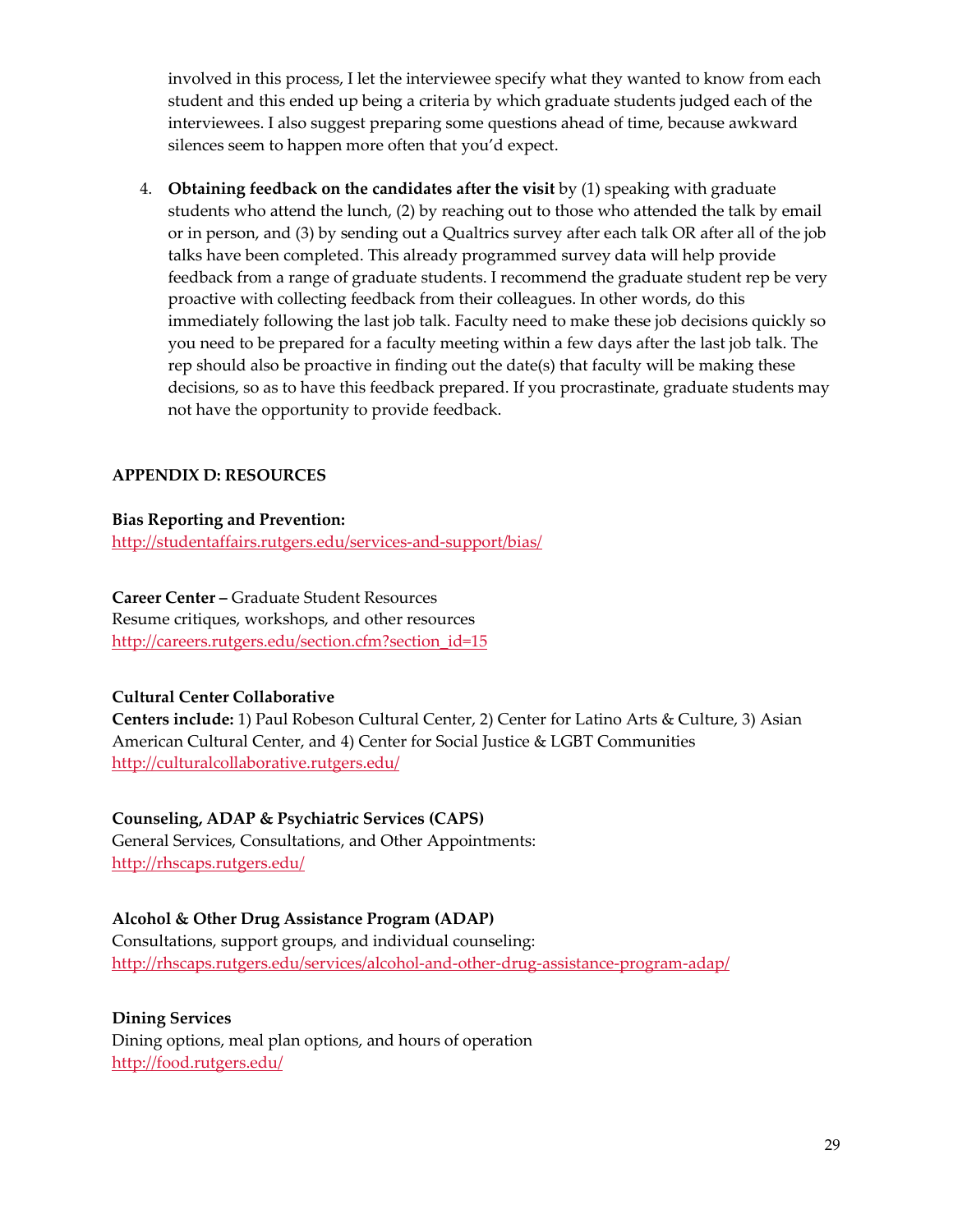**Graduate Student Association (GSA)**

[gsa.rutgers.edu](http://gsa.rutgers.edu/)

#### **Graduate Student Life Office**

[graduatestudentlife.rutgers.edu](http://graduatestudentlife.rutgers.edu/)

### **Health Outreach, Promotion and Education (HOPE)** <http://rhshope.rutgers.edu/>

### **Information and Support for Undocumented Students** [deanofstudents.rutgers.edu/student-advocacy/information-support-undocumented-students/](http://deanofstudents.rutgers.edu/student-advocacy/information-support-undocumented-students/)

**International Student Services** Rutgers GLOBAL Center for Global Services <https://global.rutgers.edu/international-scholars-students/students>

### **Office of Disability Services**

Apply for services, accommodations, and assistive technology and see accessibility <https://ods.rutgers.edu/>

### **Office of Student Legal Services**

Provides legal assistance for all students including advising, representation, and referrals <http://rusls.rutgers.edu/about-us-2/>

### **Office of the Ombudsperson**

Confidential resources and support with any concerns related to Rutgers University <http://ombuds.rutgers.edu/>

### **Off-Campus Living and Community Partnerships**

Rental information, living-related problem solving, spiritual resources, and food pantry <http://ruoffcampus.rutgers.edu/>

### **Religious Resources**

List of local congregations/chaplaincies: <http://ruoffcampus.rutgers.edu/rutgers-university-multi-faith-council/>

### **Student Food Pantry**

The Rutgers Student Food Pantry, a resource for all Rutgers students in need of food assistance, is located at 39 Union St (College Ave Campus). Open Monday-Friday from 9AM-4PM . <http://foodpantry.rutgers.edu/>

### **Interfaith Prayer/Meditation Rooms:** *Located in every student center*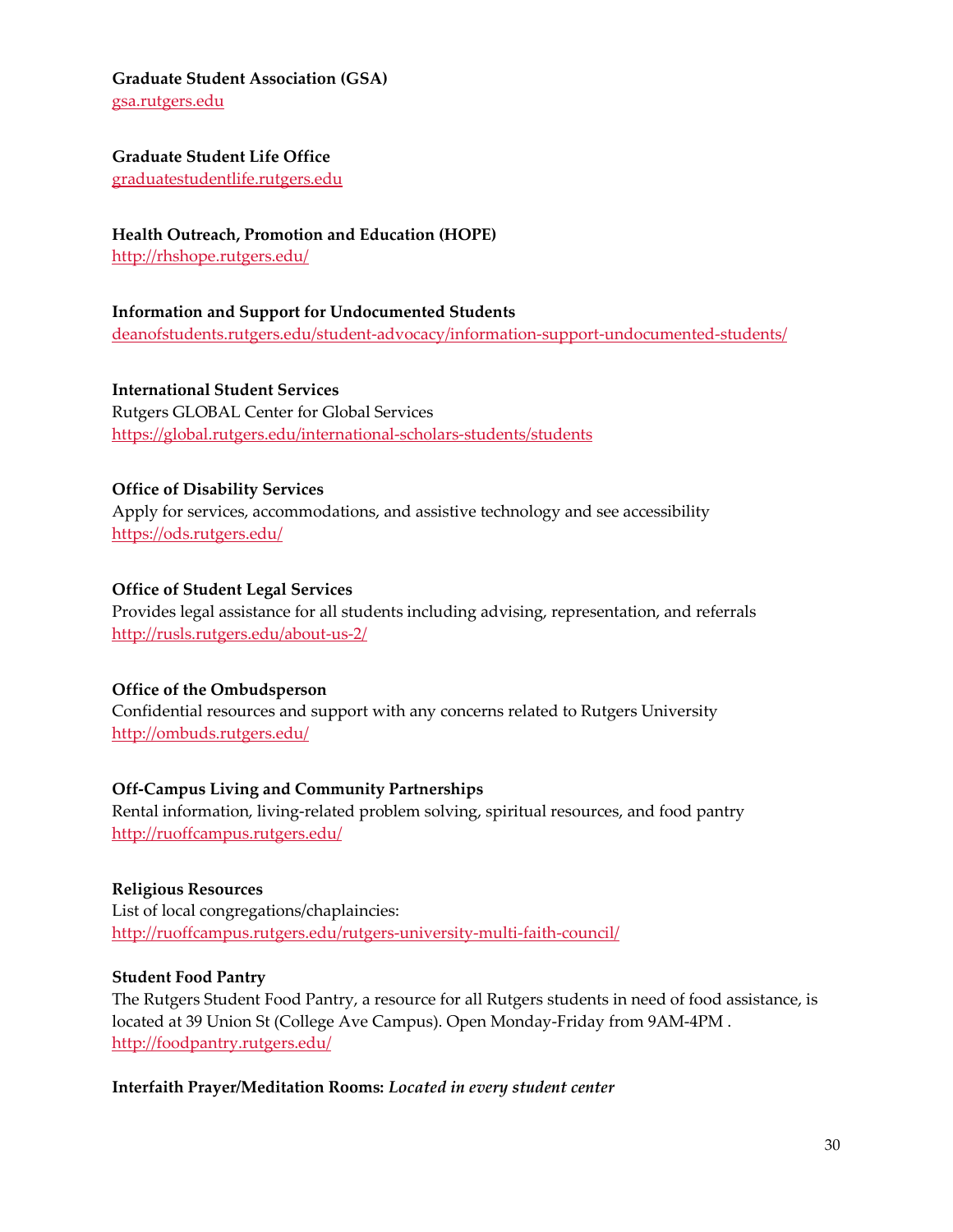#### **Residence Life–Graduate Housing**

Graduate student housing in the Rutgers Residence Halls <http://ruoncampus.rutgers.edu/facilities/graduate-students/>

#### **Rutgers University Police Department (RUPD)**

Emergency services, escorts across campus, and lost and found queries <http://rupd.rutgers.edu/>

### **Technological Support** Office of Information Technology: electronic computing support <https://oit.rutgers.edu/>

**Information Technology Support: electronic communication/services support** <https://its.rutgers.edu/>

### **Temporary Conditions**

Temporary Conditions or Injury typically 8 weeks or less [temporaryconditions.rutgers.edu](http://temporaryconditions.rutgers.edu/)

### **Transportation, Parking Information, and Parking Passes**

Rutgers Transportation (parking passes, buses and shuttles): <http://rudots.rutgers.edu/campusbuses.shtml>

### **Rutgers Parking Pass Portal**

<https://rudots.t2hosted.com/Account/Portal>

#### **Department of Transportation at Rutgers**

<http://parktran.rutgers.edu/>

### **New Brunswick Parking Authority**

<http://www.njnbpa.org/>

#### **Recreation–Fitness and Wellness**

Fitness centers and hours, spa services, and classes <http://recreation.rutgers.edu/fitness-wellness/>

### **Sexual Violence**

[Endsexualviolence.rutgers.edu](http://endsexualviolence.rutgers.edu/) [Click here to access the program: https://studentsuccess.org/SP/rutgers](http://nso.rutgers.edu/education/)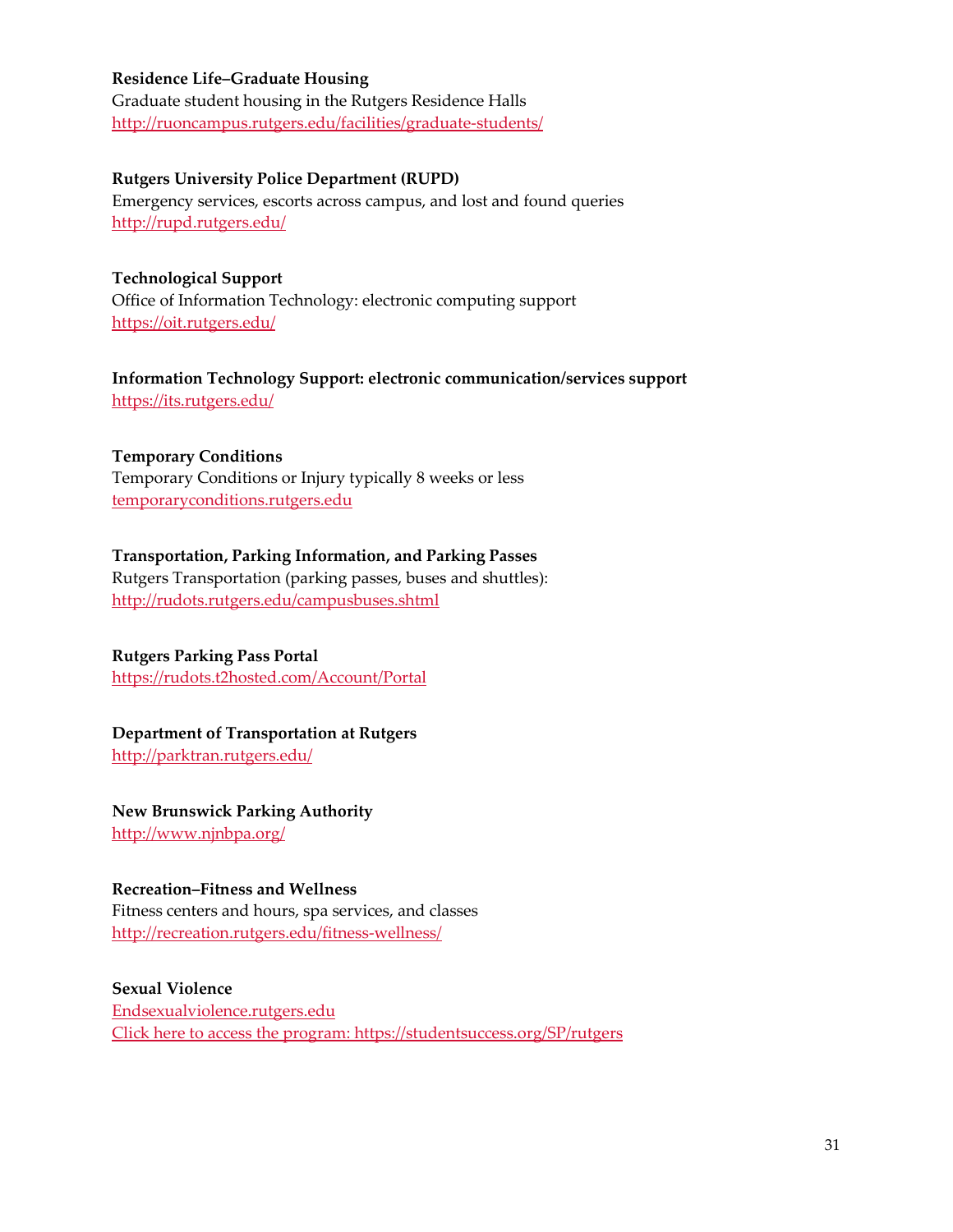### **Student Health**

Make a physical health appointment or a psychological wellness appointment (CAPS) <http://health.rutgers.edu/>

#### **Violence Prevention and Victim Assistance**

Interpersonal Violence Services, including Counseling and reporting as Crime Victim. <http://vpva.rutgers.edu/> [Click here to access the program: https://studentsuccess.org/SP/rutgers](http://nso.rutgers.edu/education/)

### **APPENDIX E: COMMUNITY AND EQUITY COMMITTEE (CEC)**

The Community and Equity Committee (CEC) shall consist of two faculty members and two graduate students elected to two year terms. The election cycle is staggered so that in one year, one new faculty representatives and one new graduate student representative are elected. Faculty members and graduate students confidentially self-nominate themselves to the committee or nominate other faculty and/or graduate students whom they believe are most fit for the position. All nominated individuals have the option to accept or decline their nomination. All the accepted nominations are put to a vote through a secure online ballot, with faculty voting on faculty members and students voting on student members.

The primary function of the CEC is to (a) provide confidential advice and guidance on university resources for department members who have a complaint about an experience at Rutgers (b) organize periodic department workshops dedicated to conversations regarding equity, diversity and inclusion (c) work with the department chair to organize periodic trainings designed to reduce bias in the classroom and workplace and (d) update and maintain the [Diversity](https://sociology.rutgers.edu/promoting-diversity-and-inclusion) and Inclusion section of the department website. This committee receives a budget to organize workshops.

### **CEC Resources for Conflicts, Grievances and Restoration**

The CEC's goal is to build a department where all members feel safe, supported, valued, and able to carry out their work and their lives to the best of their abilities. As in any workplace or community, conflicts between people or grievances with others occur. When that happens, an individual or individuals might require assistance in addressing, remedying, or remediating the situation.

The following is meant only to guide decision making when conflict or grievances occur. It is not a substitute for professional counselling, professional mediation, or legal advice. Below, you'll find resources for finding such services.

### **Departmental Resources:**

### **1. Community and Equity Committee Members- Confidential\* Discussion**

CEC members are available for confidential discussions upon request. If the situation is very serious and CEC members cannot provide appropriate assistance, individuals should look to universityaffiliated services. These offices have trained staff that may be better equipped to handle the situation (see below for a list of offices and services).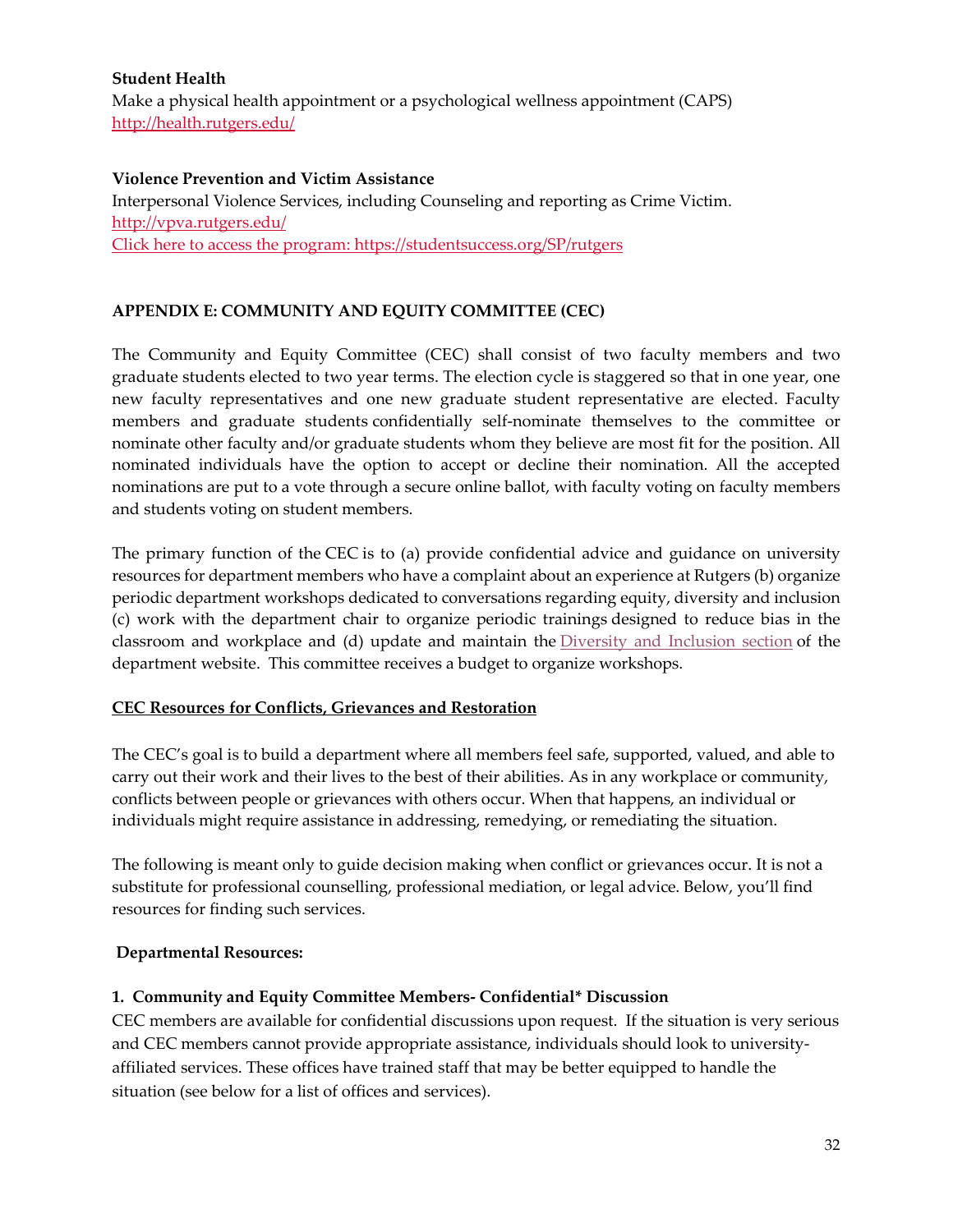Discussions with a CEC member can serve to help the individual figure out the best course of action, whether that means taking no action, finding a way to address the issue with the person who they identify as creating the situation, asking for mediation, asking for remediation or restoration, or making use of other University resources. The meeting can be used to understand what restoration might look like for the individual. These meetings can also be used for any issues involving a CEC member.

The CEC member may take notes during the discussion but they will not be shared. Discussions are completely confidential (they will not be shared with anyone) *unless* \*a) the individual would like the committee member to involve someone else at Rutgers, or \*b) an individual raises an issue that falls into the domain where the committee members are mandated to report the issue to the University under Title IX (behaviors involving physical violence, stalking, or repeated harassment of a potentially criminal or pervasive nature).

For issues involving another department member, CEC members will discuss possible next steps including:

1. Communicating directly to the person against whom the individual has the complaint. The CEC member can discuss whether and how to best communicate with the person. Communication can involve different options (e.g. a face-to-face meeting, a phone call, an email, a conversation with the person). If the individual would like mediation, this could include informal processes within the department or using other university resources for mediation.

2. If a complaint can't be resolved by communicating directly to the person against whom the individual has a complaint or if that option is not optimal, the individual can speak with department administrators. An undergraduate student can seek help from the Undergraduate Director, a graduate student can seek help from the Graduate Program Director, and a faculty member or staff can consult the Department Chair.

3. If complaints by an undergraduate or graduate student cannot be resolved by the relevant program director, the student can approach the Department Chair. If the complaint pertains to the Department Chair, the individual should be referred to the relevant Dean.

Note that: (1) A graduate student complaint would be handled by the School of Graduate Studies (SGS)  $\overline{\mathrm{Dean}}$ ; (2) an undergraduate complaint would be handled by the office of the Undergraduate (UG)  $\overline{Dean}$ ; and (3) a faculty complaint would be handled by the School of Arts and Sciences (SAS) SBS Area [Dean.](https://sas.rutgers.edu/office-of-the-dean/leadership-and-directory/415-leadership-staff-bios/2717-david-vicario)

If the options provided above are not satisfactory or if an individual does not feel comfortable pursuing those options, they may seek out resources available from the university.

#### **University-wide Resources**

- 1. Deans: [SAS;](https://sas.rutgers.edu/office-of-the-dean/leadership-and-directory) School of Graduate Studies [Dean](https://gsnb.rutgers.edu/current-students)
- 2. [Office of the Ombudsperson for students](https://ombuds.rutgers.edu/FAQ)
- 3. Title IX [Office](http://compliance.rutgers.edu/title-ix/)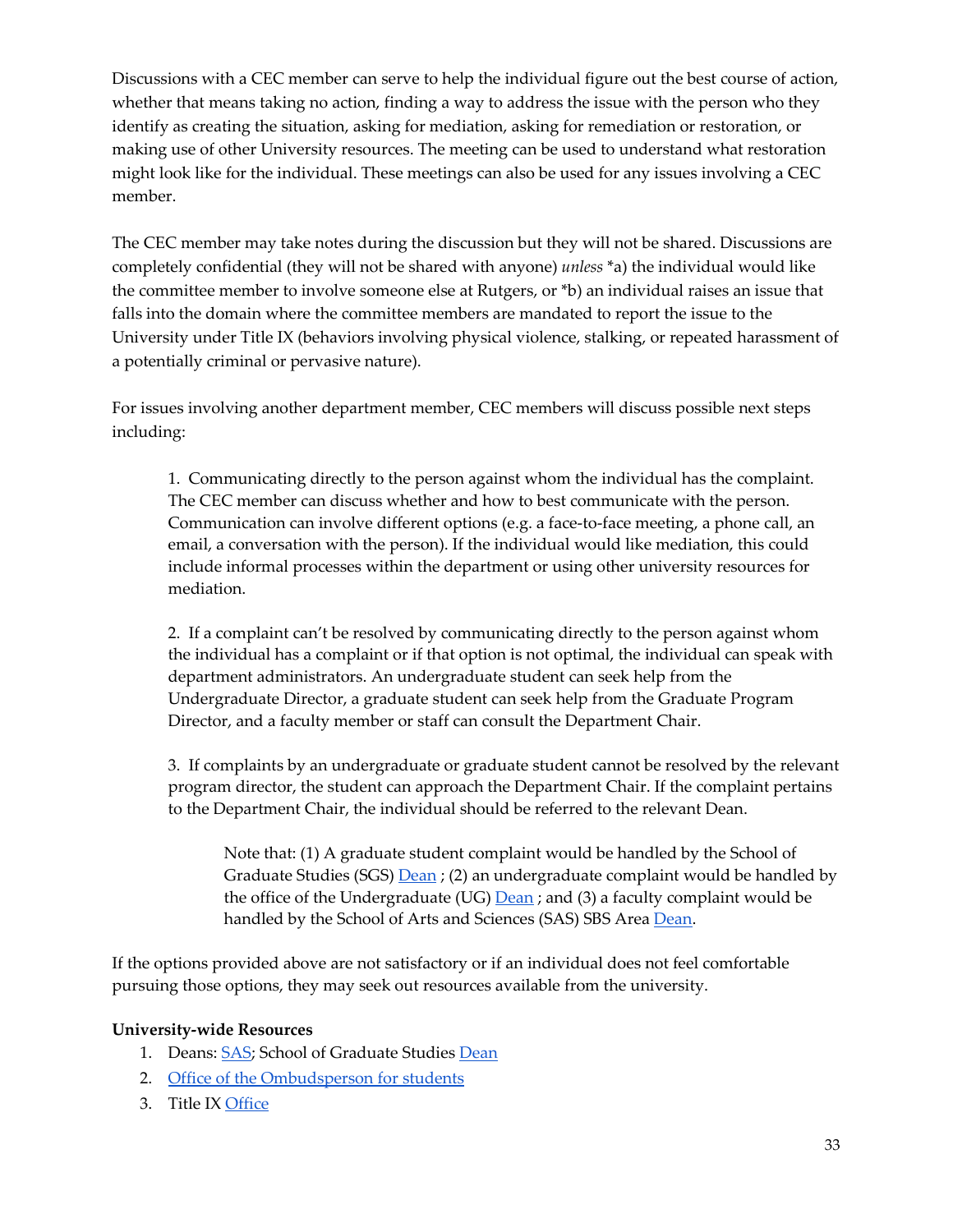- 4. Help from a Union: There are about 28 unions at Rutgers, representing faculty, instructional staff, student employees, and staff. For staff, see [here](https://uhr.rutgers.edu/collective-negotiations-agreements) for a list of collective agreements. For faculty, post-docs, and other instructional staff, se[e here](https://academiclaborrelations.rutgers.edu/contracts) for a list of contracts. For teaching assistants and graduate assistants, see [here.](https://www.rutgersaaup.org/graduate-students/)
- 5. [Violence Prevention and Victim Assistance](http://vpva.rutgers.edu/)
- 6. [Office of Employment Equity](https://uhr.rutgers.edu/uhr-units-offices/office-employment-equity)
- 7. Mental health and counseling services:

Graduate students: Rutgers offers counseling services fo[r graduate students.](https://gsnb.rutgers.edu/counseling-services) For information on what the School of Graduate Studies offers for problem resolution, click [here.](https://gsnb.rutgers.edu/student-services/problem-resolution)

Faculty and Staff: Rutgers offer[s employee counseling](https://uhr.rutgers.edu/worklife-balance/employee-counseling) and health benefits may also cover mental health services.

Undergraduates: Rutgers offers [counseling and other services,](http://health.rutgers.edu/medical-counseling-services/counseling/) as well as student [health resources](http://health.rutgers.edu/)

\*CEC Members Endia Hayes, Ashley Hollingshead, Amanda Kaplan, Eleanor LaPointe, Norah MacKendrick, Jess Poling, Hana Shepherd, and Arlene Stein made contributions to this document.

# **APPENDIX F: PRINCIPLES FOR MANAGING DIFFICULT CONVERSATION AND CLASSROOM DIALOGUE**

### **Adapted from Materials developed by the University of Memphis**

In our graduate and undergraduate courses, we are likely to engage ideas and materials that can be controversial. You may be exposed to arguments and analyses in the readings, lectures, discussions, and class activities with which you disagree and/or find upsetting. You are encouraged to voice your opinions about these issues, but we also expect you to support your arguments with evidence. Together, we need to strive to create and sustain a comfortable learning environment for everyone in the course by sharing ideas, observations, and questions *respectfully* and *honestly*. Such an environment is only possible when instructors and students treat each other with mutual respect.

The following ideas and practices will help us create a constructive and respectful learning environment.

- We are all knowledgeable in different ways. We all have something to teach each other and something to learn from each other. Instructors have the additional advantage of knowledge that is based in the research literature and pedagogy.
- No one is to be blamed for the circumstances of their existence that are beyond their control. We cannot be blamed for repeating misinformation we have learned in our social locations but we can hold each other accountable to not repeat misinformation after we have learned otherwise.
- Every person in the classroom is responsible for being an active learner and participant.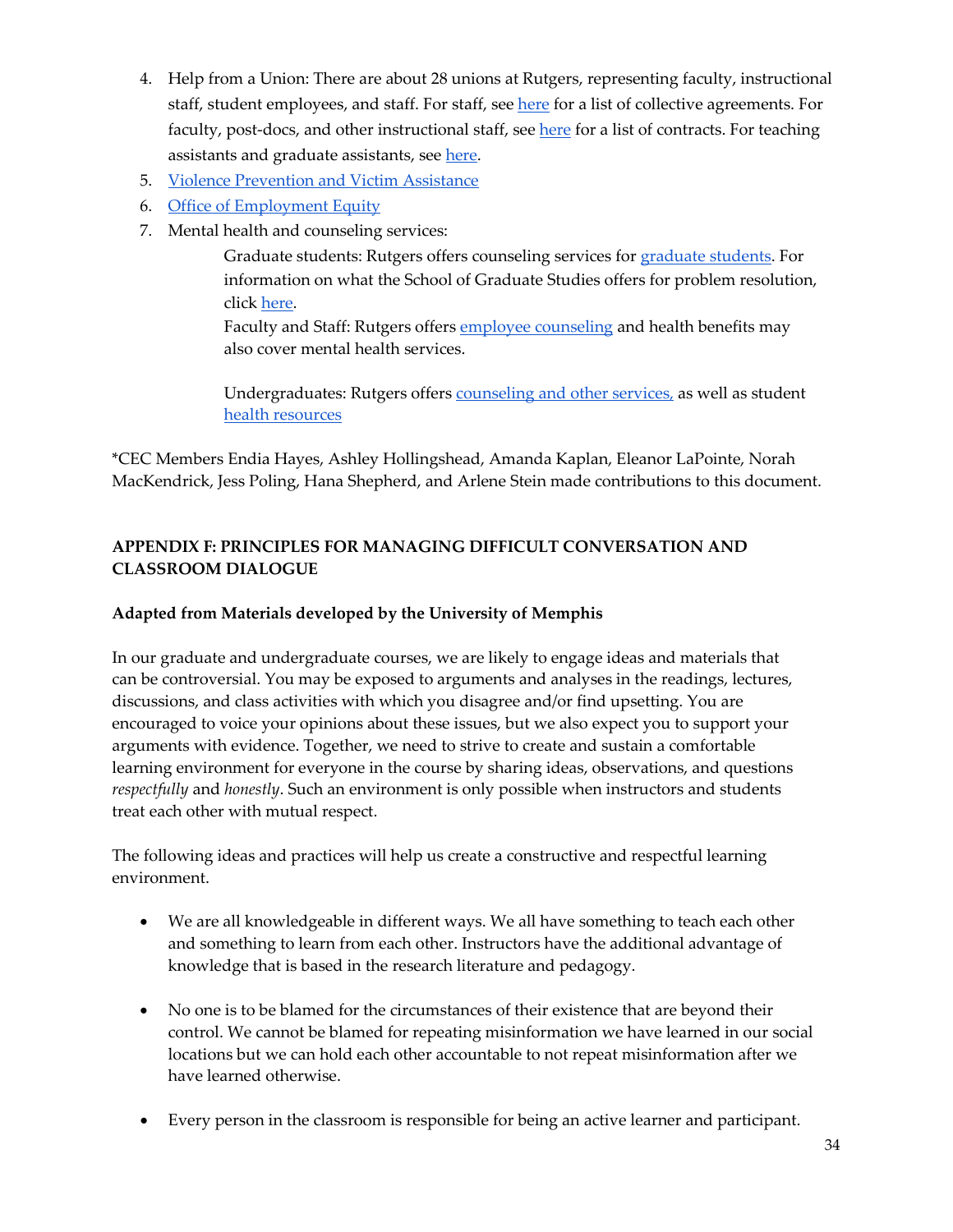This responsibility includes but is not limited to the need to participate in class discussions. It also includes the responsibility to respectfully challenge ideas and arguments that appear questionable and/or reproduce injurious ideas of inequality and difference.

- Learn to appreciate different personalities. Try to draw out those who are quieter than others but respect people's comfort levels and learn to recognize active listening. Those who are more assertive should try to recognize and refrain from dominating the conversation.
- Everyone is encouraged to rethink the assumptions and knowledge we bring into the classroom. Approach your own learning with an open mind and seriously consider ideas and arguments that challenge or complicate long-held assumptions.
- Respect each person's experiences, and never demean or trivialize another's life experience. Do not tolerate words or actions that result in hostility in the classroom.
- When confronted with information or ideas that seem questionable, ask for clarification and additional information before drawing conclusions and criticizing others' statements. Be accountable to the instructor and classmates by raising concerns directly with the individual at hand.
- Each class is a learning community with a unique dynamic. Faculty welcome thoughtfully considered critical feedback and constructive suggestions for change to enhance the classroom community and learning experience. We encourage students to actively participate in this dialogue and will respect students' input.
- Power imbalances, between faculty and students, and among students, inevitably make their way into classroom dynamics. Some hierarchies, such as those between faculty and students, are part of the learning process. But faculty and students should also be mindful of abuses of power. Should such an abuse occurs, individuals are first encouraged to approach the party in question. In the event that an aggrieved party (or parties) feels uncomfortable doing so, there are departmental structures in place, such as ombudspersons, who will hear such complaints.

### **Other Resources**

<http://www.crlt.umich.edu/publinks/generalguidelines>

https://citl.indiana.edu/teaching-resources/diversity-inclusion/managing-difficultclassroomdiscussions/